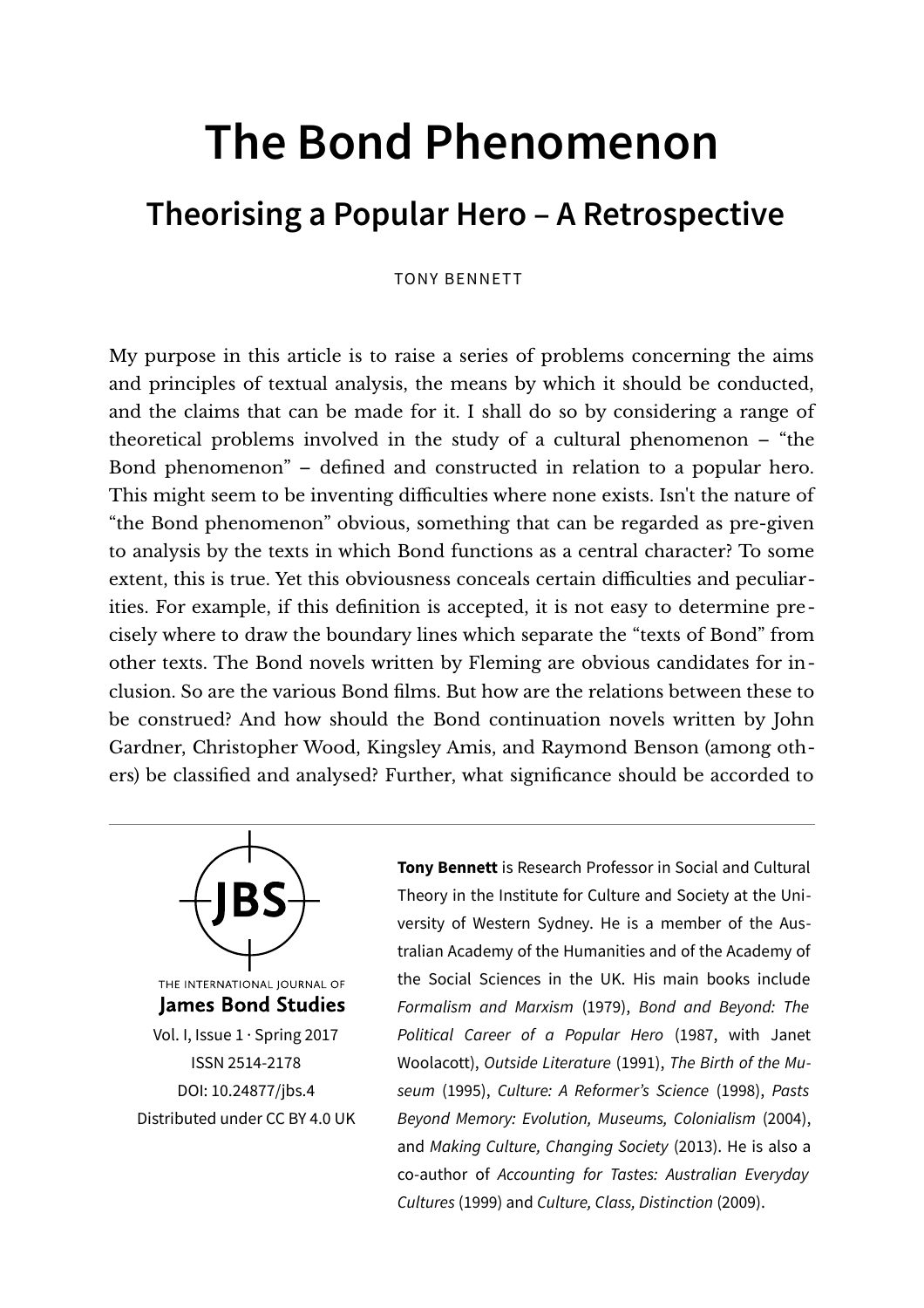the vast range of other texts – interviews with the films' leading actors, advertisements, fanzine publications – in which the figure of Bond features prominently?

These are not just practical questions. Rather, they point to a series of quite intricate theoretical difficulties involved in studying a phenomenon constituted by a range of texts grouped together by virtue of the hero figure they share and jointly construct. In order to analyse a cultural phenomenon so peculiarly constituted, it will be necessary to use methods of analysis which both depart from and call into question more usual procedures, whereby texts are organised into sets as objects for analysis in terms of their relationships to (say) an author or a period or a literary movement. Indeed, it will be necessary to question the assumption that texts can be thus grouped into stabilised sets – whether with reference to an author, a genre or whatever principle of classification might be proposed – if the full range and variability of their signifying functioning, their operation in history, are to be adequately understood. "The Bond phenomenon", I shall argue, can best be conceptualised as a phenomenon located within the intertextual relations which have been constructed by (and have comprised the theatre for the operation of) the signifier "James Bond". This entails studying the individual texts which comprise the "texts of Bond" in the light of the shifting orders of intertextuality within which they have been culturally active during different moments of "the Bond phenomenon". This, in turn, entails developing methods of analysis whereby changes in the signifying functions attributable to the individual "texts of Bond" can be understood as the product of periodic reorganisations of the internal configuration of that textual set.

However, rather than considering these difficulties in the abstract, it will help if I first review the various moments which have characterised Bond's existence as a popular hero. This will serve to establish the degree and type of cultural presence which the figure of Bond has exerted in post-war British popular culture. It will also place the theoretical problems alluded to above in their appropriate context by showing just how mobile and slippery a phenomenon we have on our hands in studying a set of intertextual relations constituted around a popular hero.

#### **THE MOMENTS OF BOND**

007 JAMES BOND, HM SECRET SERVICE AGENT, and undoubtedly the most famous of them all. Born for dangerous adventures, bred to take hardship, pain and fearful threats with cold courage, trained till his six senses respond instantly to the menace of a situation, educated to be a gentleman –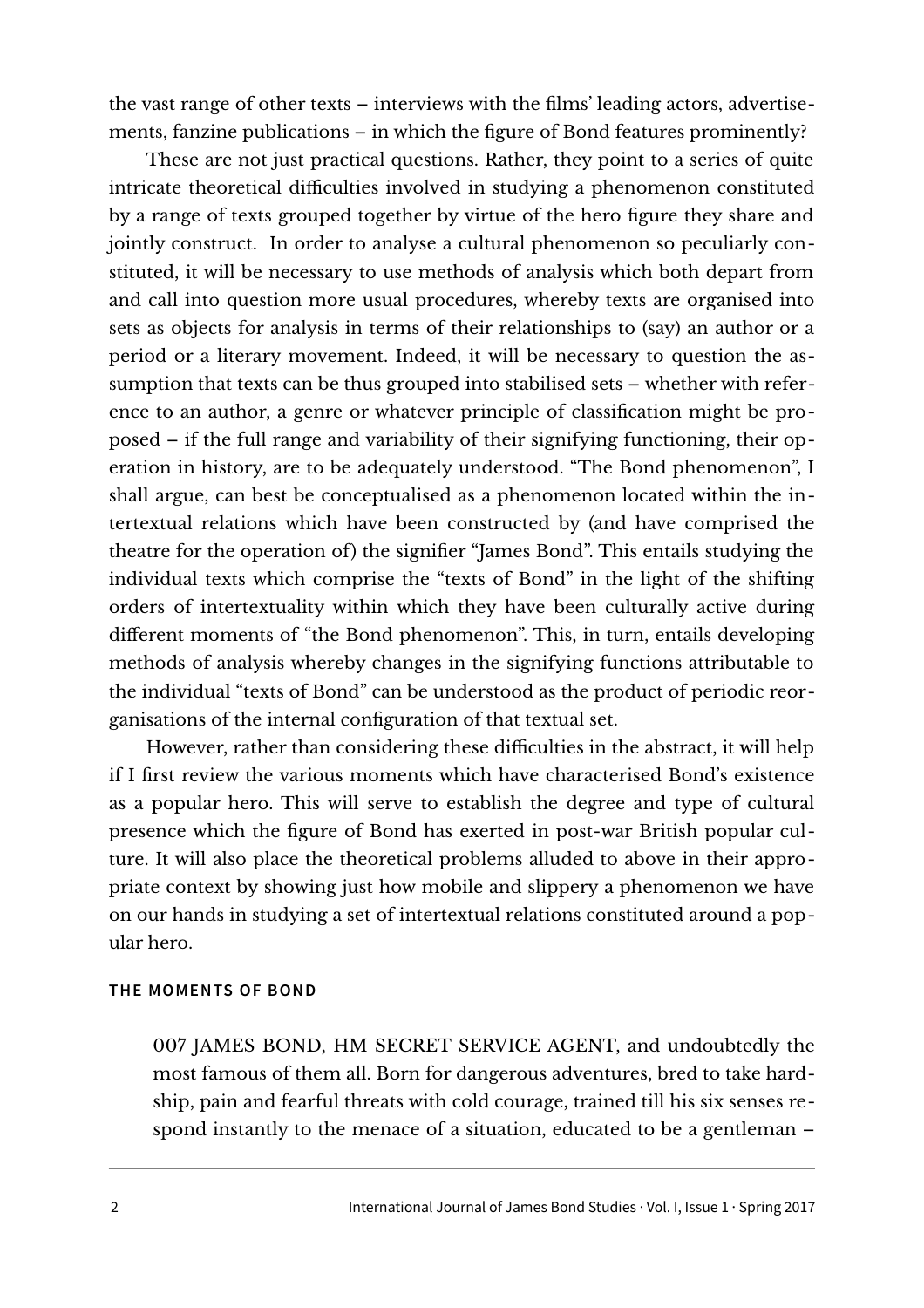but one who can mix it with the best and the worst of them as the occasion demands – he is the true hero of our day and age (*007, James Bond in Focus* 1964).

This assessment of Bond's significance within the gallery of popular heroes is typical of the claims that have been made for Bond by publishing apparatuses with a vested interest in his commercial promotion. Pan Books, who published the paperback editions of the Bond novels in Britain from 1955 to 1977, claimed that Fleming had created in Bond "a fictional character unrivalled in modern publishing history" or, in another formulation, "the most famous secret agent ever". Similarly, the *Daily Express*, when launching its strip-cartoon version of Bond in 1957, introduced him as "the sardonic secret agent who stormed into popularity as THE post-war fiction hero..." (quoted in Pearson 1966, 300). These claims have been shared by the critics. Alexander Walker christened Bond the "man of the decade" (1974, Ch. 9), whilst Kingsley Amis – perhaps Bond's most persevering advocate among the literary intelligentsia – argued that the Bond novels were the most successful instance of the secret agent genre ever written (1965, 144). Although clearly partisan, these claims have proved well-founded. Viewed collectively, the Bond novels and films have been internationally popular for over a half of a century.

Judged by commercial standards, both the novels and the films have been extraordinarily successful. It is true that, initially, the novels reached only a limited and a socially restricted readership, largely amongst the metropolitan intelligentsia. The first imprint of *Casino Royale* (4,750 copies), published in April 1953, had sold out by May of the same year, and the title sold more than 8,000 copies on its second imprint in 1954. *Live and Let Die*, published in 1954, sold more than 9,000 copies in its first year of publication. Conceived of as "literary" sales, such figures were quite respectable, but in relation to the market for popular fiction they were relatively small beer. Nor did the novels make much headway initially outside Britain. *Casino Royale* was turned down by three publishers in America on the grounds that it was "too British" for the American market; and when it was eventually published there by Macmillan it sold less than 4,000 copies. (It did rather better when published subsequently by the American Popular Library under the title *Too Hot to Handle*.) However, there were signs of interest in Bond from American television. CBS paid Fleming \$1,000 for the right to produce an hour-long television adaptation of *Casino Royale*, and later (1956-7) Fleming was asked to write a script for NBC. (In the end, this was not used, although it formed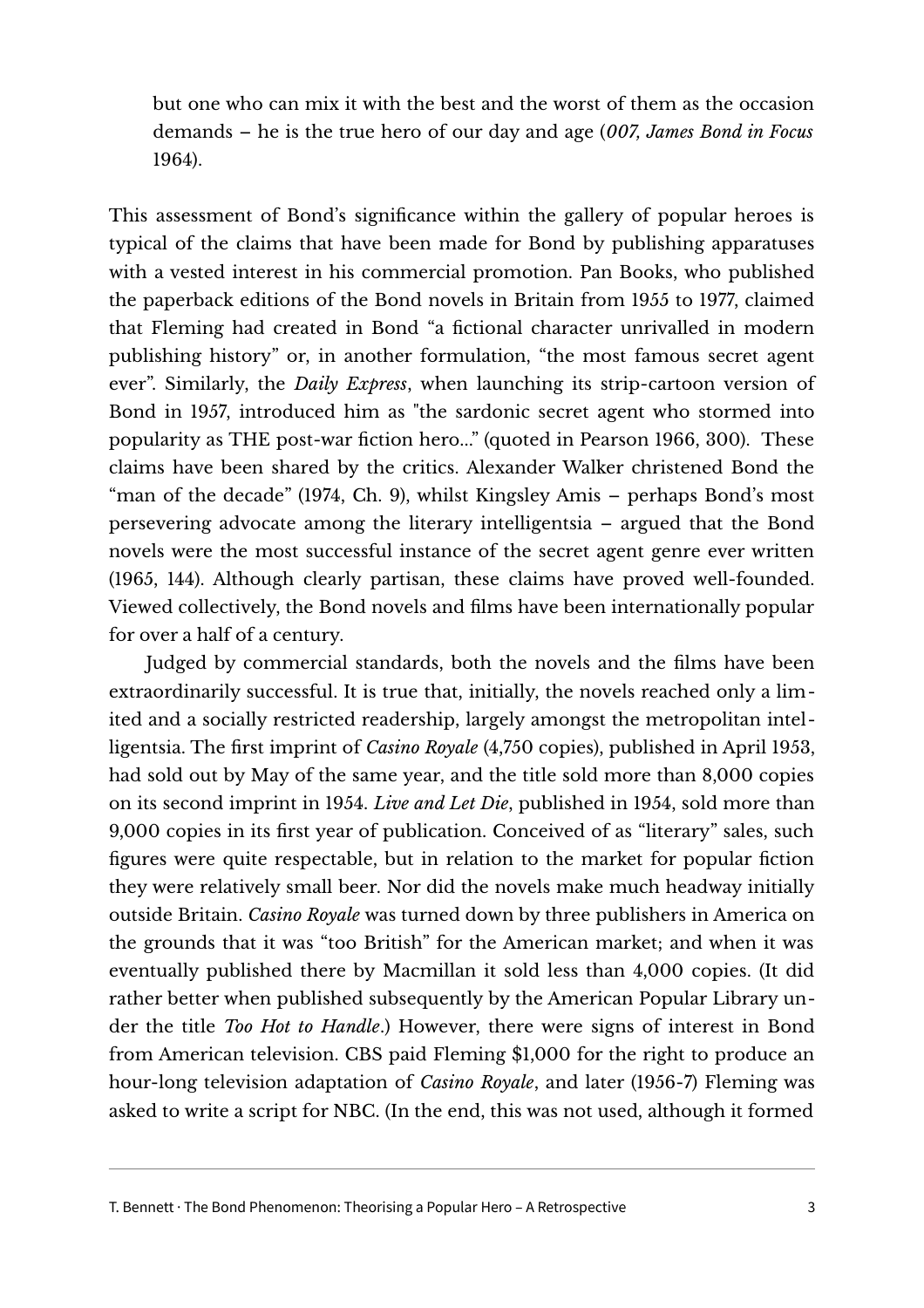the basis for the plot of *Dr. No*.) There were also signs of an awakening interest in the film industry when, in 1954, Sir Alexander Korda asked to see an advance copy of *Live and Let Die*. However, it is only in retrospect that these overtures seem portentous of greater things to come. By 1955, when Fleming had added a third title – *Moonraker* – to the list, the novels had been printed only in hardback editions, and none had sold more than 12,000 copies in Britain: Fleming's total earnings from sales were less than £2,000. According to Pearson, his biographer, Fleming had decided by mid 1955 that his financial return from the Bond novels no longer justified the effort he put into them (1966, 257). Accordingly, he conceived of *From Russia with Love* as his last Bond novel, determining to kill his hero off on the last page.

The first turning-point in both the degree and social reach of Bond's popularity came in 1957. Pan had published a paperback edition of *Casino Royale* in 1955 and added *Moonraker* in 1956, thus pushing the British sales for the Bond novels in those years up to 41,000 and 58,000 respectively. It was 1957, however, that witnessed the first stage in the transformation of Bond from a character in a set of fictional texts to a household name. This was chiefly attributable to the serialisation of *From Russia with Love* in the *Daily Express*, and the same newspaper's publication later that year of a daily strip-cartoon of Bond. The effects of the *Daily Express*'s promotion of Bond on the sales of the Bond novels are easily discernible. Sales rose from 58,000 in 1956 to 72,000 in 1957, 105,000 in 1958 and 237,000 in 1959. This was the first moment in the history of Bond as a popular hero, but a moment still characterised by a limited and socially restricted popular appeal. It was also a moment characterised by a specific ideological inscription of Bond as first and foremost (if not exclusively) a Cold War hero. Finally, it was also during this period that Bond first became a subject of "public concern", as evidenced by the development of a moralising criticism preoccupied (as is ever the case) with the effects the Bond novels might have on "other people".

This contrasted markedly with earlier critical reactions to the Bond novels. Initially, in terms of both Fleming's stated intentions and the presentational policies pursued by his publishers (Jonathan Cape), the Bond novels were installed ambiguously between "literature" and "popular fiction", conceived of as both aesthetic and marketing categories. Writing later, in an attempt to categorise his work, Fleming argued that "while thrillers may not be Literature with a capital L, it is possible to write what I can best describe as 'Thrillers designed to be read as literature'", and cited Raymond Chandler, Dashiell Hammett, Eric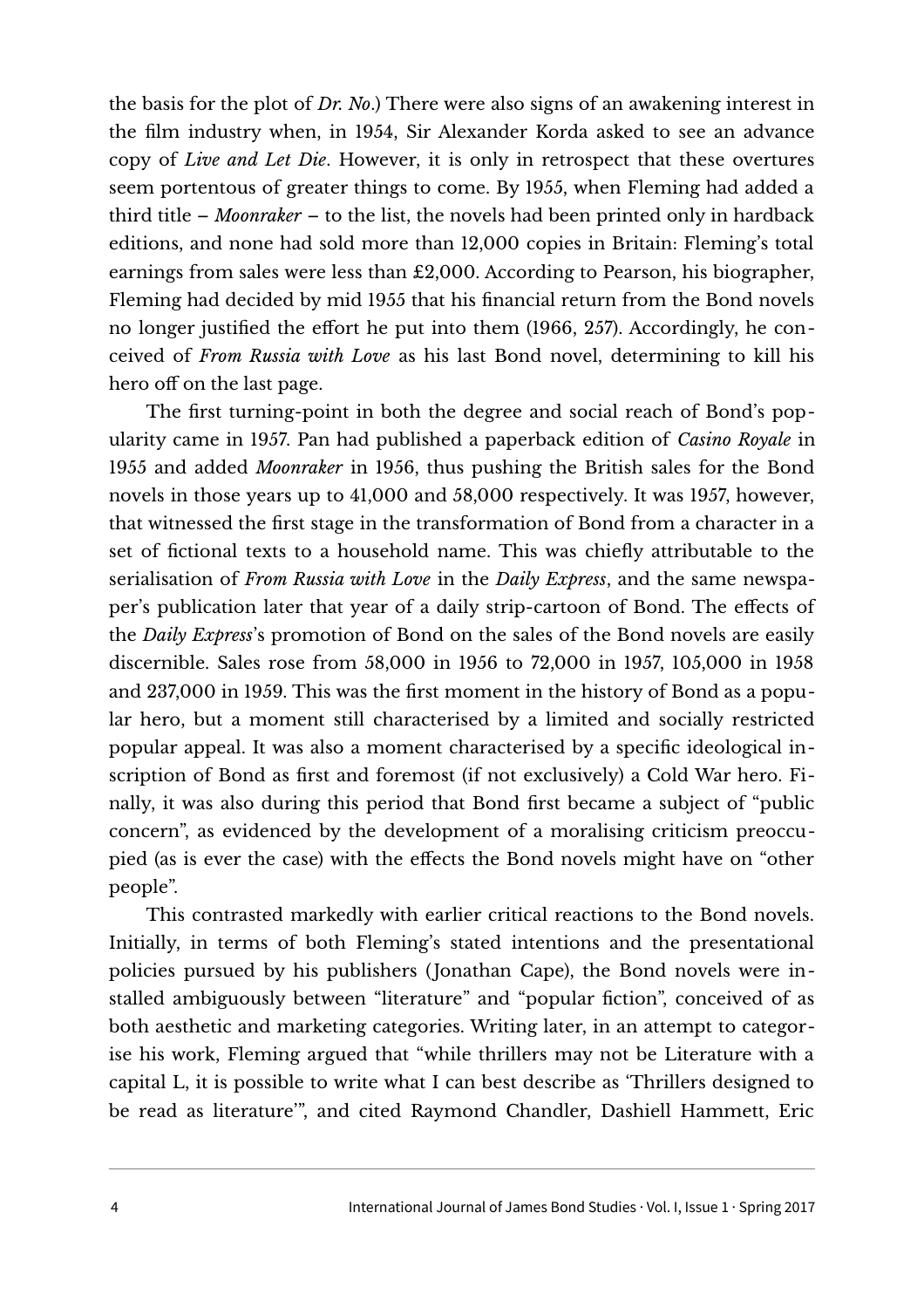Ambler and Graham Greene as his models in this respect (1963, 14). Although it is clear that Fleming kept a weather-eye on the market for popular fiction, it is equally clear that, at least initially, this was not the market he had primarily in view. In a letter to CBS in 1957, quoted by Pearson, he wrote:

In hard covers my books are written for and appeal principally to an 'A' readership, but they have all been reprinted in paperbacks, both in England and in America and it appears that the 'B' and 'C' classes find them equally readable, although one might have thought that the sophistication of the background and detail would be outside their experience and in part incomprehensible (1966, 299).

That Jonathan Cape had a similar market in view is evident from the sleeve designs they commissioned. Such designs are one of the primary means whereby literary texts are assigned a place in relation to other such texts, subjected to a preliminary ideological definition, and inserted into available aesthetic categories. The sleeves of the first edition hardback imprints of the Bond novels thus consisted typically of a collection of objects associated with either espionage or luxurious living or both, and connoted the category of superior quality, "literary" spy-fiction. Furthermore, evidence from reviews in the literary weeklies of the period suggests that this is precisely how they were regarded and read initially. Such reviews both addressed and sought to produce a "knowing reader" familiar with or apprised of the literary allusions deployed in the Bond novels, and who would read and appreciate them as flirtatious, culturally-knowing parodies of the spy-thriller genre. They thus functioned as critical legitimators, making the novels permissibly readable by discounting their evident chauvinism and racism. The "knowing reader", it was implied, aware that Fleming was writing tongue-in-cheek, would not be affected adversely by these aspects of the novels to the degree that s/he (but mainly he) was able to appreciate their purely formal role in parodying, by means of excess, the earlier imperialist spy-thrillers of such writers as John Buchan and Cyril McNeile.

The moralising criticism which accompanied the increased popularisation of the Bond novels sought not to produce a "knowing reader" but to protect the "untutored reader" from undue harm. Paul Johnson's attack on the "sex, sadism and snobbery" of the Bond novels in a New Statesman article is probably the best known critical reaction of this type (1958, 430-2). Also influential, however, was an article by Bernard Bergonzi in *The Twentieth Century*, accusing Fleming of gra-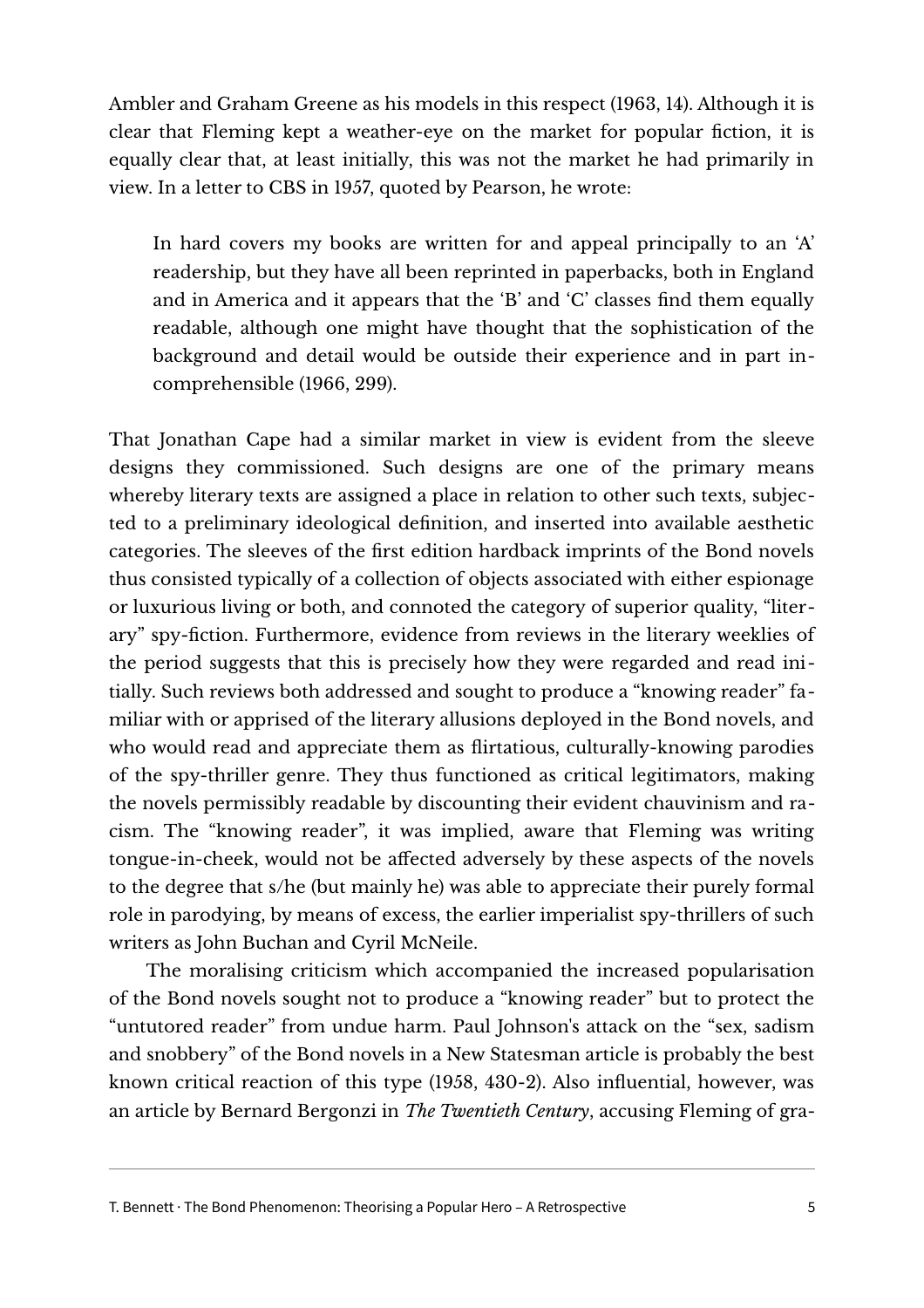tuitous sex and violence and of falling short of the literary and moral standards set by Buchan and Chandler (1958, 220-28). Bond as a popular hero clearly required different treatment from the Bond who had earlier functioned as a cultfigure for the intelligentsia.

By comparison with the novels, the Bond films were instantly successful and have remained spectacularly so in terms of box-office receipts, their rate of profitability, and the size and composition of the audience they have reached. And this in spite of what was initially at best a lukewarm and at worst a savagely hostile critical reaction: "Dr. No...no, no. Too inept to be as pernicious as it might have been. Costly gloss flawed by insidious economy on girls. Superannuated Rank starlet tries to act sexy. Grotesque" (Cameron 1962, 560). The sales figures tell a different story. By 1976, the film *Dr. No* had earned global profits in excess of \$22 million. *From Russia with Love* grossed takings of \$460,186 during the first week of its release in New York in 1963. *Thunderball*, released in 1965, had grossed takings of \$45 million by 1971 and, in the same year, *Diamonds Are Forever* earned \$15.6 million during the first twelve days of its release. And of course in the film industry, nothing succeeds like success. Cubby Broccoli and Harry Saltzman, coproducers of the early Bond films, experienced great difficulty in capitalising the production of *Dr. No*. In the end, they had to settle for a budget of \$950,000 and for only a little more than \$1 million in financing *From Russia with Love*. *Thunderball*, by contrast, cost \$6.6 million; *On Her Majesty's Secret Service*, \$8 million; *Diamonds Are Foreve*r, \$7.2 million; and the production budget for *The Spy Who Loved Me* was \$13 million.

The success of the films totally transformed the market for the novels. Their impact on paperback sales in Britain is clearly discernible. As might be expected, there is a close connection between the release-dates of particular films and the peak point in the sales graph for the individual novels on which those films were based. The release of *From Russia with Love* in 1963 saw the British sales for that title peak at 642,000 in the same year; the release of the film *Goldfinger* in 1964 pushed the novel's sales up to their peak of 964,000, and so on. However, the relationship is not entirely that of a one-to-one correlation. The peak of the sales for the novel *Live and Let Die* (618,000) is reached in 1964, for example; and whilst the release of the film of that title lifted paperback sales from their previously flagging level of 10-20,000 annually to 240,000 in 1973, this was well below their earlier peak. Equally important, this level of sales was not sustained for any period of time: only 14,000 copies were sold in 1974. The story is much the same for *Diamonds Are Forever*: sales peaked at 592,000 in 1964, and then rose again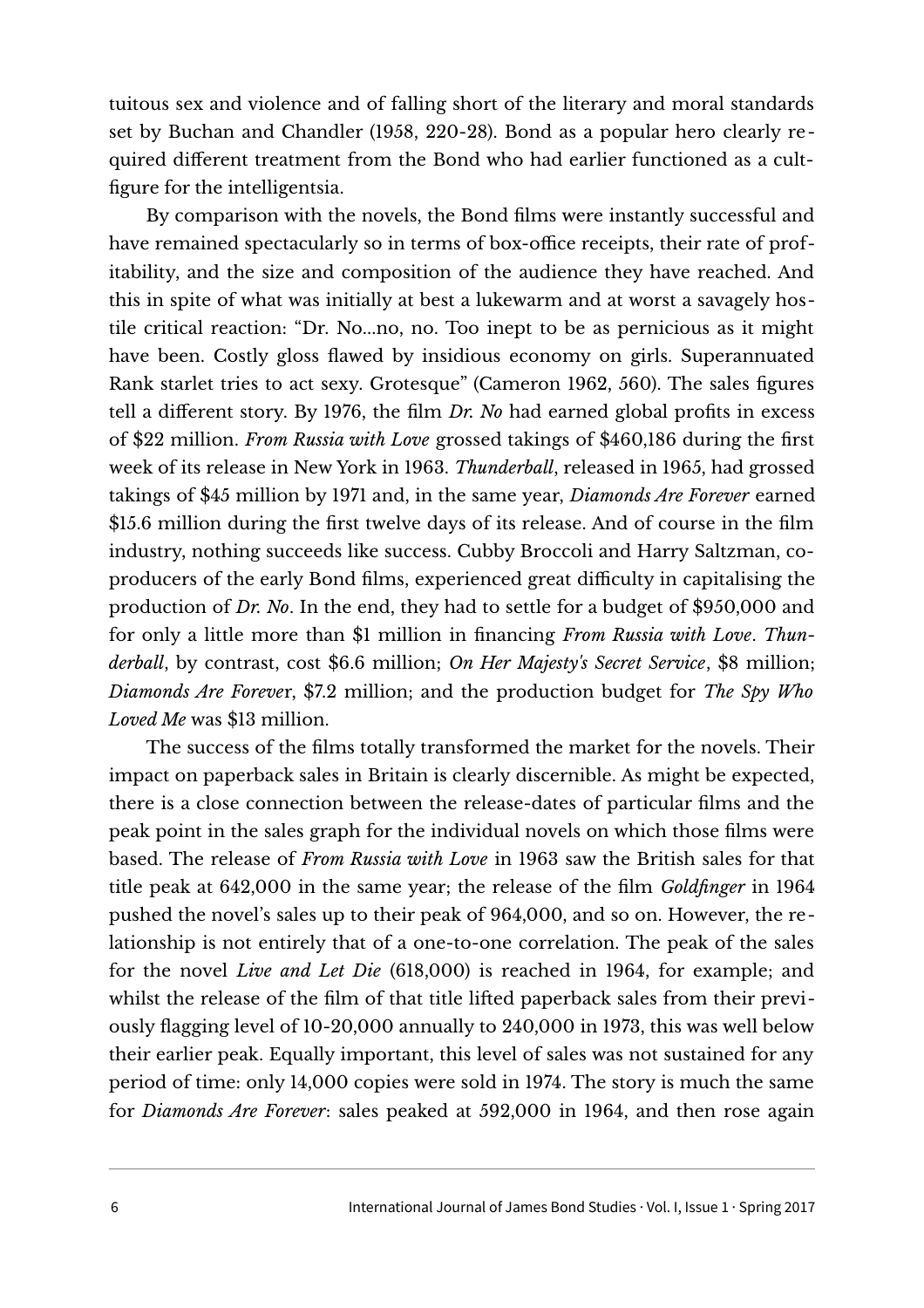from 14-15,000 annually in the late 1960s to 77,000 on the release of the film in 1971, maintaining that level for a couple of years before falling back to the sales levels of the immediately preceding period.

Indeed, the peak point in sales for each title occurs some time in the period between 1963 and 1966. Equally important, there is a marked lift in the sales of all the Bond novels over the period from 1962 (1,315,000) to 1967 (1,804,000), a lift that was especially pronounced in 1963, 1964 and 1965 with sales of 4,468,000, 5,858,000 and 6,782,000 respectively. Sales of this magnitude were entirely unprecedented. Something of their significance can be gleaned from the fact that ten of the first eighteen paperbacks to sell over a million copies in Britain were Bond novels. This, of course, was the period of the first cycle of Bond films, that is, those starring Sean Connery: *Dr. No* (1962), *From Russia with Love* (1963), *Goldfinger* (1964), *Thunderball* (1965) and *You Only Live Twice* (1967). After this period, the release of new Bond films resulted in increased sales only for the individual titles from which they were derived. For example, in 1973 sales increased only for *Live and Let Die*; sales of most other Bond novels actually fell significantly from their 1972 level. The effect of the first cycle of Bond films, however, was to revivify the market for the Bond novels as a whole. It was as an integrated set, rather than as individual titles, that the Bond novels sold over this period.

Apart from directly recruiting an international audience of their own, the films had similar effects on sales of the Bond novels in other countries. In France, Bond was virtually unknown until the release of the film *Dr. No*. Two of the novels had been published in translation, but sales had been so sluggish that the publishers (Plon) had decided against publishing any of the remaining titles. In 1964, however, 480,000 copies of the Bond novels were sold in France; *France-Soir* serialised the novel *Dr. No*; *Elle* magazine made Bond its male hero for the summer season, and by 1965 sales of the novels were topping the two million mark. Similarly, in Italy, where the novels had been published in translation since 1958, the release of *Dr. No* occasioned such a spate of Italian films exploiting the 007 trademark that United Artists had to threaten legal action for breach of copyright. In Denmark and Sweden, the Daily Express strip-cartoons of Bond were published in comic-book form; a strip-cartoon of Bond even appeared in Yugoslavia. Perhaps the most distinctive development in America was the appropriation of Bond by *Playboy*, which serialised *On Her Majesty's Secret Service* in 1963, *You Only Live Twice* in 1964, and *The Man with the Golden Gun* in 1965, in each case within a month or so of the initial hardback publication dates. At the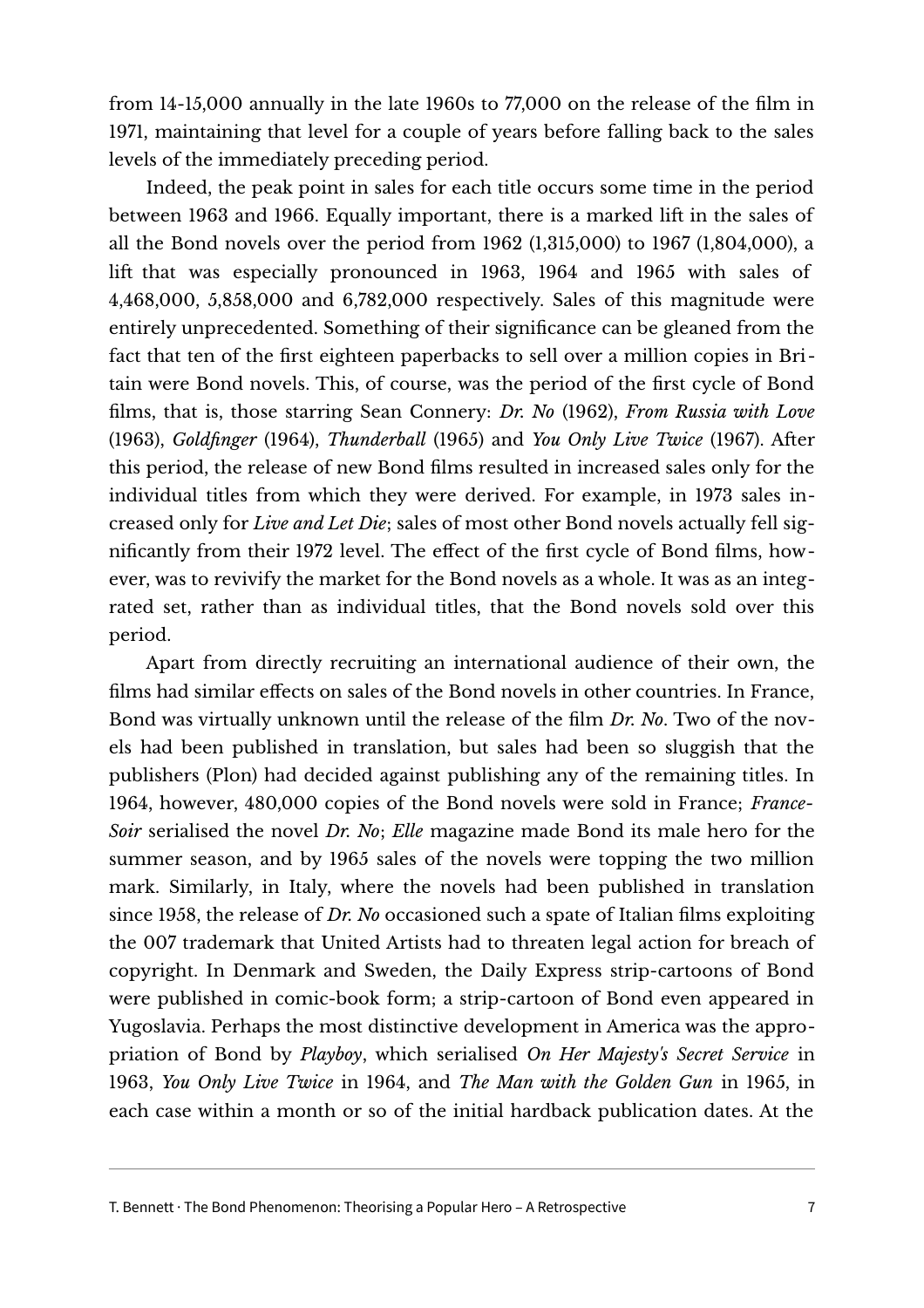same time, *Playboy* also instituted, as a regular feature, photo-articles on "The Girls of James Bond", as did magazines like *Mayfair* and *Penthouse* in Britain.

Finally, the early 1960s also witnessed the widespread use of the image of Bond in advertisements and commodity design (Tornabuoni 1966, 13-24). Thus severed from its originating textual conditions of existence, the figure of Bond assumed a semi-autonomous and quasi-real character, functioning as a "freefloating" signifier. In the predominant forms of its use, this served to coordinate and condense a series of overlapping ideological concerns which centred on the construction of gender-identities and a new style and image of Englishness. Perhaps most typically, the figure of Bond functioned as an ideological short-hand for the appropriate image of masculinity in relation to which feminine identities were constructed – as in the case of a French lipstick advertised as "a good Bond for the lips", or an Australian brand of women's lingerie marketed under the slogan, "Become fit for James Bond" (Moniot 1976, 25-33). In this respect, the figure of Bond was one of those privileged and "button-holing" signifiers – what Lacan calls *points de capiton* – within the ideological construction of gender-relations and identities (1968, 273-75). In a period that experienced a considerable cultural redefinition – a flux and fluidity – of gender identities, the figure of Bond furnished a point of anchorage, in relation to which the sliding of meaning that had been introduced into the ideological construction of gender relations was not halted but pinned down to a new set of signifying coordinates. Bond also functioned in the context of "swinging Britain" as an embodiment of the then prominent ideological themes of classlessness and modernity. He was a key cultural marker of the claim that Britain had escaped the blinkered and class-bound perspective of its traditional governing elite, and was in the process of being modernised in a thoroughgoing way as a result of the implementation of new, meritocratic forms of political and cultural leadership.

The early 1960s, then, constituted a second significant moment in Bond's career as a popular hero. Indeed, to adopt the hyperbole of Bond's publicity writers, it constitutes the moment of Bond. In comparison with the late 1950s, and periodic resurgences of interest prompted by the release of each new Bond film in the 1970s and 1980s, the impact of Bond in this period was a peculiarly concentrated one. Except for 1966, the films were released on an annual basis from 1962 to 1967: 22,790,000 copies of the Bond novels were sold in Britain between these years, compared with the 1,506,000 copies sold between 1955 and 1961, and the 3,565,000 sold between 1968 and 1977. In advertising, fashion, and commodity design the figure of Bond was omnipresent. He was a household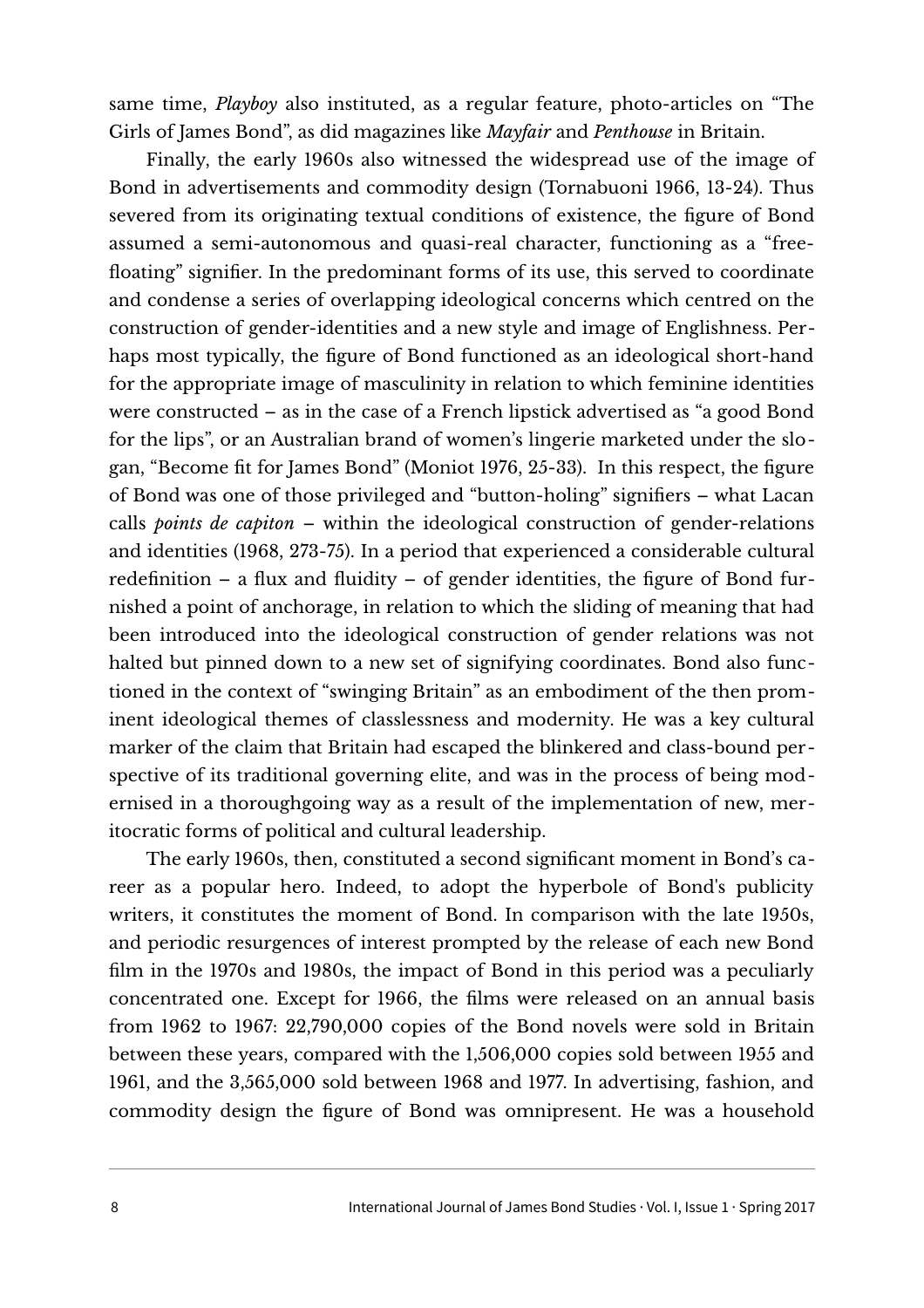word, an established point of cultural reference in everyday language, and an integral component of popular consciousness, capable of acting as a carrier of meanings even for those who had neither read the novels nor seen the films. Furthermore, the social reach of Bond's popularity had expanded significantly. No longer a cult-figure for the metropolitan intelligentsia, nor (less exclusively) a political hero for the lower middle-classes, the figure of Bond functioned as a popular icon in ways that cut significantly (if also unevenly and contradictorily) across class, generation, gender and national divisions.

Apart from being the period in which Bond's popularity manifestly peaked, the early 1960s can also be counted as "the moment of Bond" in the sense that his popularity was unrivalled by that of any other cultural figure. Indeed, this was true for the greater part of the 1960s when, in its taken-for-grantedness, the figure of Bond assumed the role of a coordinating signifier in British popular culture, an established point of reference to which a wide range of other cultural practices referred in order to establish their own cultural location and identity. Most obviously, Bond functioned as either an explicit or an implied point of reference for the rival spy-thrillers which flooded the bookstalls, the cinema and the television screens in both Britain and America in the mid 1960s, such as the novels of Len Deighton and the films derived from them, like *The Man from U.N.C.L.E.*, *The Avengers*, and so on. Each of these either negotiated its own specific cultural space and sphere of ideological action within the region of the spythriller, or had such a space negotiated for it by critics who constructed relationships of similarity to or difference from the figure of Bond. Len Deighton's hero (anonymous in the novels, but portrayed as Harry Palmer in the films) was thus both likened to and distinguished from Bond: like him, he is a British secret agent, but unlike him, a working-class anti-hero. The significance of this is not that such comparisons were made, for that is an inevitable aspect of the construction of intertextual relations in popular fiction; but that where they were made, it was always Bond who furnished the point of comparison. Other fictional heroes were likened to or distinguished from Bond; it was never the other way round.

In short, it was in this period that the longer term cultural and ideological currency of the figure of Bond was established. The distinguishing characteristic of the third moment in Bond's history as a popular hero – roughly, from the 1970s onwards – consists in its selective and strategic activation of that currency, together with the more episodic and ritualistic nature of Bond's popularity. The point has already been made that in the 1970s the Bond films, released every two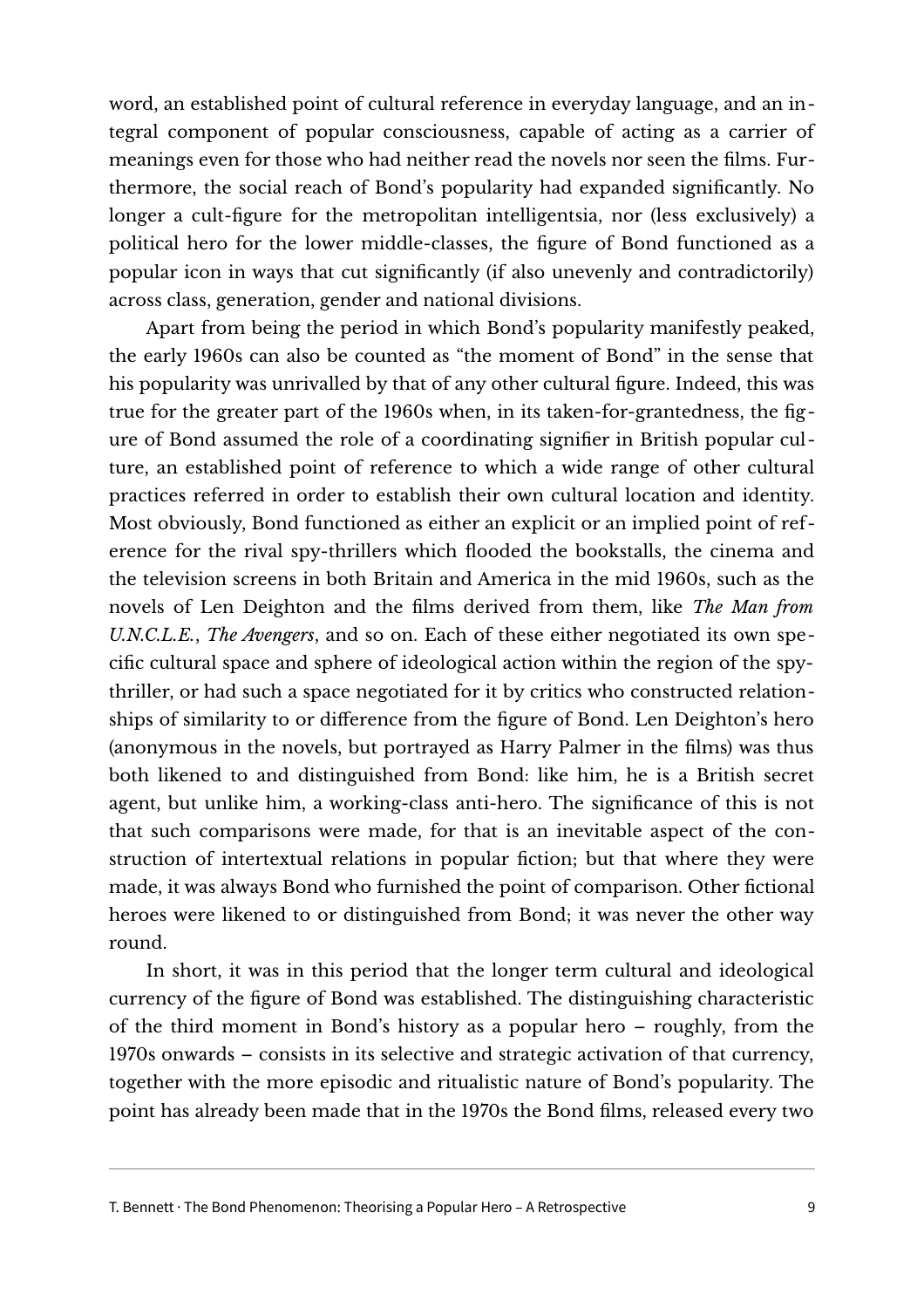years rather than annually as in the 1960s, had a more localised impact on novel sales, promoting them as individual titles rather than as an integrated set. Perhaps more important – and not unrelated to Sean Connery's replacement by Roger Moore in the screen role – the figure of Bond played a less vital role in British popular culture, less vital in terms of its cultural and ideological resonances. The spin-offs from the Bond films and the use of Bond-derived motifs in advertising remained legion, but the markets aimed at had shifted significantly. In the 1960s, the Bond image and Bond products had a close association with constructions of sexuality and nationhood. The dominant sponsored products of the 1970s, by contrast, were technological (Rolex watches), whilst the majority of spin-offs were designed for children: Corgi cars, helicopters and rockets; Airfix kits of *Moonraker*; Action Man-type dolls of Bond and Jaws; even 003½ pyjamas. As a popular figure, and more so as the decade progressed, Bond had markedly descended the age-scale and was more closely linked intertextually to the genres of science fiction and the *Superman* films than to the spy-thriller. Perhaps more importantly, by the 1970s Bond was a historical figure, a legend from a past age. The popularity that accrued to him was in part attributable to the way the Roger Moore films alluded to popular memory, played with its associations, and in the process rearticulated the image of Bond, connecting it to new tendencies in popular culture. The films of this period – *Live and Let Die* (1973), *The Man with the Golden Gun* (1975), *The Spy Who Loved Me* (1977) and *Moonraker* (1981) – are thus characterised by what can perhaps best be termed a double-referential structure. Parodying the earlier films and the figure of Bond associated with the 1960s, they also selectively activated the established currency of Bond; and in doing so, they reorganised its cultural associations by referring it to more contemporary developments in popular culture, such as science fiction spectaculars in the case of *Moonraker*.

Bond's popularity, then, became not only more localised as a more or less isolated occurrence every two years, but also more routinised – especially when, after 1975, the transmission of a Bond film by the British television station ITV on Christmas Day established a regular place for Bond in the "way of life" of the British people. Whereas in the 1960s the audience for Bond films consisted in the main of adolescents and young adults, by the time *Moonraker* was released in 1979 the audience consisted mainly of parents with pre-adolescent children. Local cinemas booked the Bond films for the school holidays alongside or as an alternative to Disney films, and the Bond imagery was used to advertise instantwhip ice-creams and peanuts. All this suggests that "the moment of Bond" had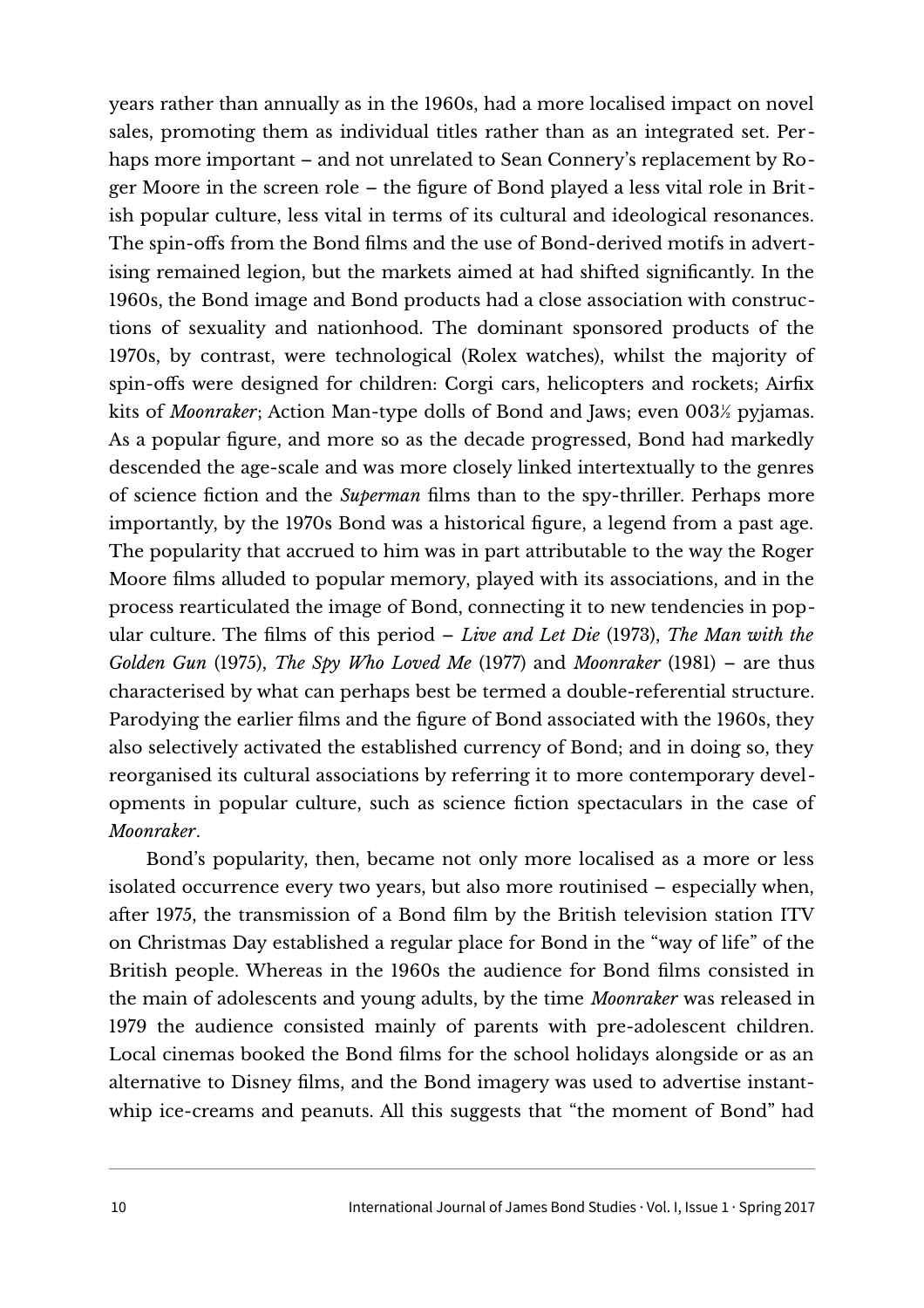passed – not in the sense that Bond was dead, but rather that the figure of Bond operated as a dormant signifier, inactive most of the time, but capable of being reactivated periodically, albeit in a fairly ritualised manner.

To summarise, I have so far singled out a number of distinct moments in the history of Bond, first as a cult-phenomenon, and subsequently as a popular hero. In doing so, I have sought to indicate the respects in which the figure of Bond has changed between these various moments. The Bond of the late 1950s, for example, is not the same Bond we encounter in the early to mid 1960s. No longer exclusively or even primarily a Cold War hero (in all the films, Bond is pitted against SPECTRE or an equivalent organisation of international criminals, and never directly against the Soviet Union), the figure of Bond assumed a much wider range of ideological and cultural reference in coordinating a series of intersecting ideological concerns which centre on the themes of Englishness, classlessness, modernity and sexuality. Differently constructed during different moments of the Bond phenomenon, "James Bond" has been a variable and mobile signifier rather than one which can be fixed as unitary and constant in its signifying value and function.

To some extent, of course, such changes are the product of new additions to the "texts of Bond." The Bond of the late 1950s was an exclusively literary phenomenon, whereas in the 1960s it was a compound product operating in the relationships between Fleming's novels and films derived from them. However, it would be mistaken to regard such additions as simply expanding the "texts of Bond", without at the same time reorganising that textual set and modifying the signifying function and value of individual texts within it. My concern in what follows is to identify the means by which the "texts of Bond" might be studied in the light of the ways in which, as new texts have been added, they have been hooked into different spheres of ideological and cultural action. This has been achieved by virtue of changes in the signifying function of Bond as the figure which floats between and connects them as parts of a related textual set. I begin by examining the rather peculiar properties of the signifier "James Bond", and the means by which it has been constructed and reconstructed.

#### **WHO IS BOND?**

Who indeed? Sean Connery? Roger Moore? Ian Fleming? The question of Bond's "real identity" has been obsessively pursued, especially in the columns of various fan club publications, where at times speculation on the issue has assumed metaphysical proportions. There have also been considerable material interests at

T. Bennett · The Bond Phenomenon: Theorising a Popular Hero - A Retrospective 11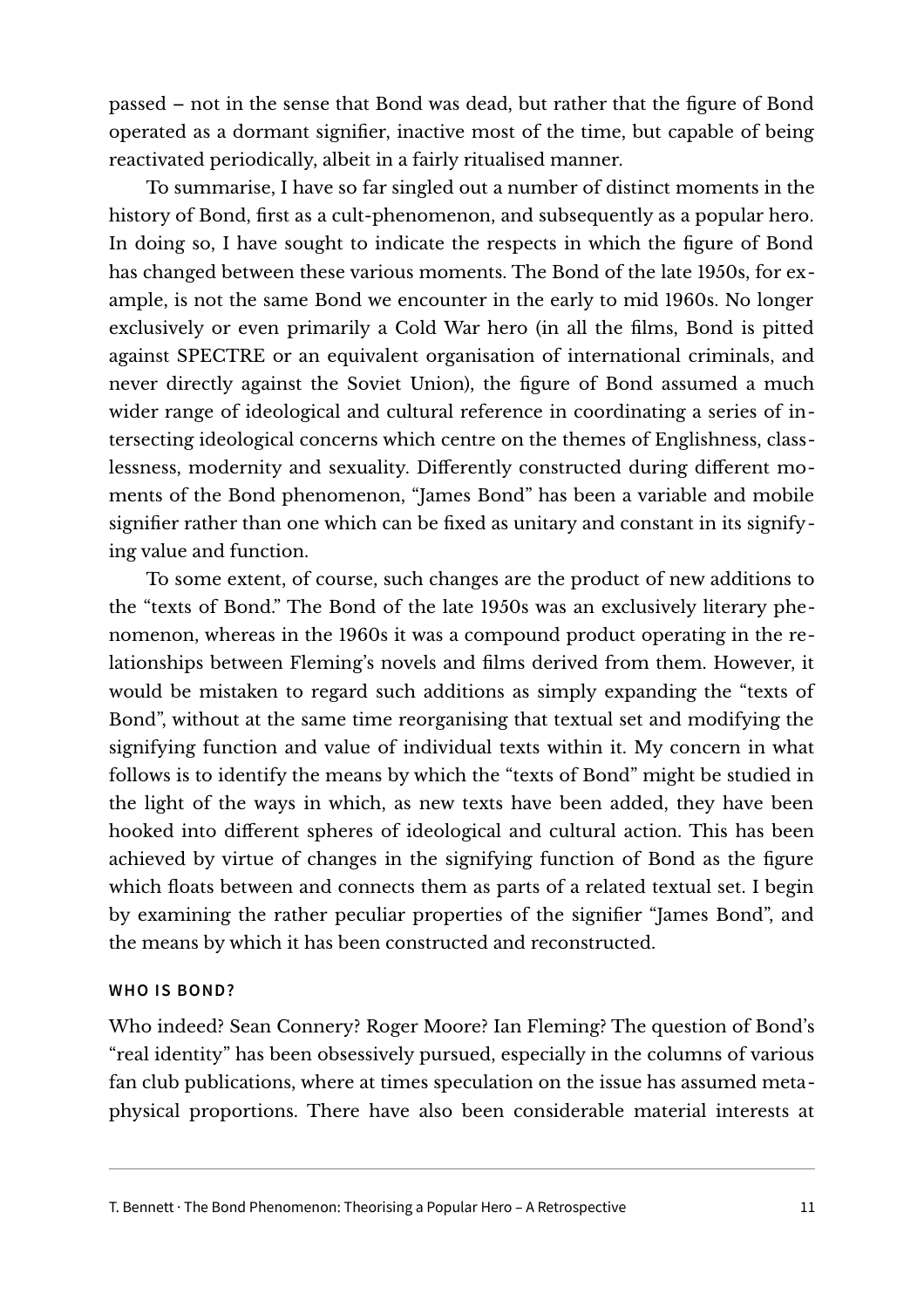stake in the question. When Roger Moore replaced Sean Connery in the screen role, publicity posters neatly combined the two, pressing metaphysics in the service of material interests in announcing: "Roger Moore is James Bond." Read in its context, this assertion of an unmediated identity between two non-identities (Roger Moore and James Bond) was simultaneously a disavowal of the opposing statement it implied, and whose terms it sought to uncouple, namely "Sean Connery is James Bond". Yet this disavowal ("Sean Cannery isn't James Bond; Roger Moore is") cancels out the equation of the two non-identities (Roger Moore and James Bond) which the announcement seeks to establish. The denial that Sean Connery is James Bond, since it requires the construction of Bond as a figure who can survive the process of reincarnation, entails that Roger Moore is not and cannot fully become James Bond either. In being detached from an earlier incarnation (Connery) in order to be reincarnated in Moore, the figure of Bond is "floated" as an identity complete in and of itself. For only James Bond can be James Bond. Bond is a mythic figure who transcends his variable incarnations. He is always identical with himself but never the same; he is an ever mobile signifier, fleshed out in different ways and subject to different ideological inscriptions and material incarnations at different moments in the history of the Bond phenomenon.

It is in this respect that Bond can be regarded as a popular hero – that is, as a signifier installed ambiguously between the world of fictional characters and that of real persons – as distinct from being merely the principal protagonist in a body of popular fiction. Bond's place in the gallery of popular heroes, however, is a curiously complex one, in that the figure of Bond has been constructed through the combination of two different systems for the production of popular heroes – one operating via the transformation of fictional biographies into quasi-real ones, and the other via the transformation of real biographies into semi-fictional one. There are thus clear similarities between the processes whereby the figure of Bond, originally a character in a set of related fictions, has been transformed into a quasi-real person, even to the point of being the subject of a "fictional biography" (Pearson 1973), and those whereby other fictional characters such as Robinson Crusoe and Sherlock Holmes have assumed a mythic identity in popular consciousness. However, the close association between the figure of Bond and the constructed screen and off-screen identities of the actors playing Bond – and, in certain quarters, the person of Ian Fleming – is evidence of the reverse process, which is best exemplified by the star system, whereby real biographies become fictionalised and blend with screen identities in the con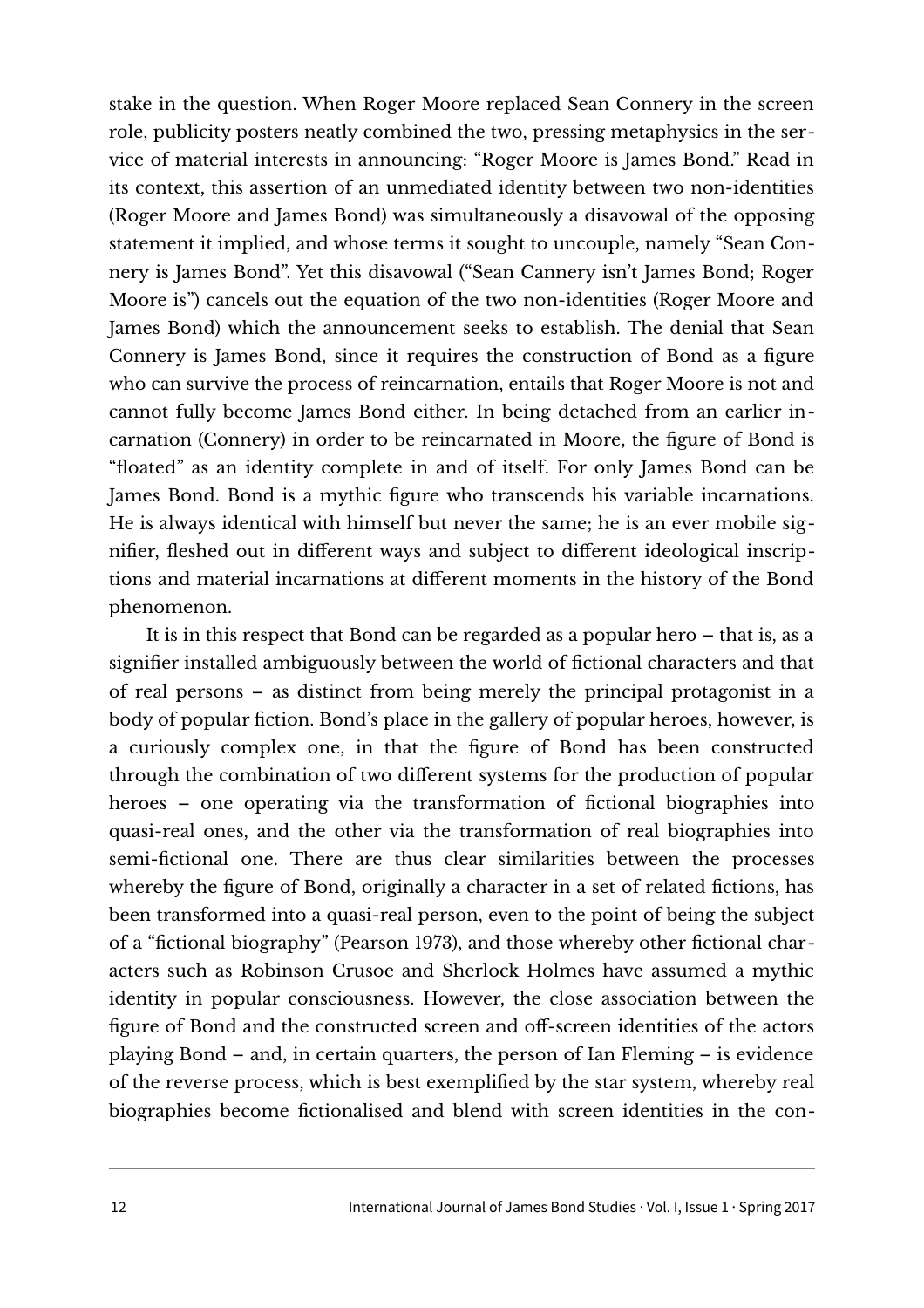struction of a mythic figure poised midway between the two (as in the cases of Marilyn Monroe and John Wayne, for example). Produced in the interaction between these two processes, the figure of Bond consists of elements of fiction translated into a mythic identity, which has accumulated an added "reality effect" in subsuming within it elements of real biographies transformed into exemplary fragments of the myth.

Although the characterisation of Bond as a popular hero may seem obvious enough, its implications for both the concerns and the procedures of textual analysis are far-reaching. Consideration of an analogous case will help to identify these problems and the means by which they might be resolved. Ian Watt notes the extent to which the figure of Robinson Crusoe has assumed a quasi-real identity severed from the originating textual conditions of its existence as a character in the novels of Defoe. How did this come about? Watt's explanation proceeds in terms of the "fit" between the figure of Crusoe and "three essential themes of modern civilization," which he designates as "'Back to Nature', 'The Dignity of Labour' and 'Economic Man'" (1951, 97). This "fit", however, is construed as a manufacture produced by and within the range of texts and discourses through which the figure of Crusoe (as a quasi-real being) has been constructed, rather than as a natural fit established by a spontaneous coincidence between these themes and the character of Crusoe as portrayed in the novels of Defoe. In considering the different ways in which the figure of Crusoe has been constructed and mobilised ideologically – as a figure of radical individualism in the educational project of Rousseau's *Emile*, for example, or as the very image of *homo economicus* in the discourse of classical political economy – Watt argues that each constitutes a partial and selective reading of the characterisation of Crusoe in the works of Defoe. His purpose in doing so is partly to "correct" such one-sided readings by restoring the "real" Robinson Crusoe. Yet in some respects, the effect is the opposite of that intended. In charting the various "mutations" to which the novels of Defoe have been subjected via the constant reworking of the figure of Crusoe, Watt's analysis suggests that these originating texts have remained culturally active only (or at least mainly) in their "mutated" forms. They have been read only as always-already culturally activated, humming with meanings produced by the figure of Crusoe in its functioning as a mobile signifier, condensing and articulating – but always in different permutations – a series of converging ideological themes. So much so that those originating texts now reach us as already covered with a dense sedimentation of accreted meanings, which no amount of archaeological spade-work can remove in order to uncover the "texts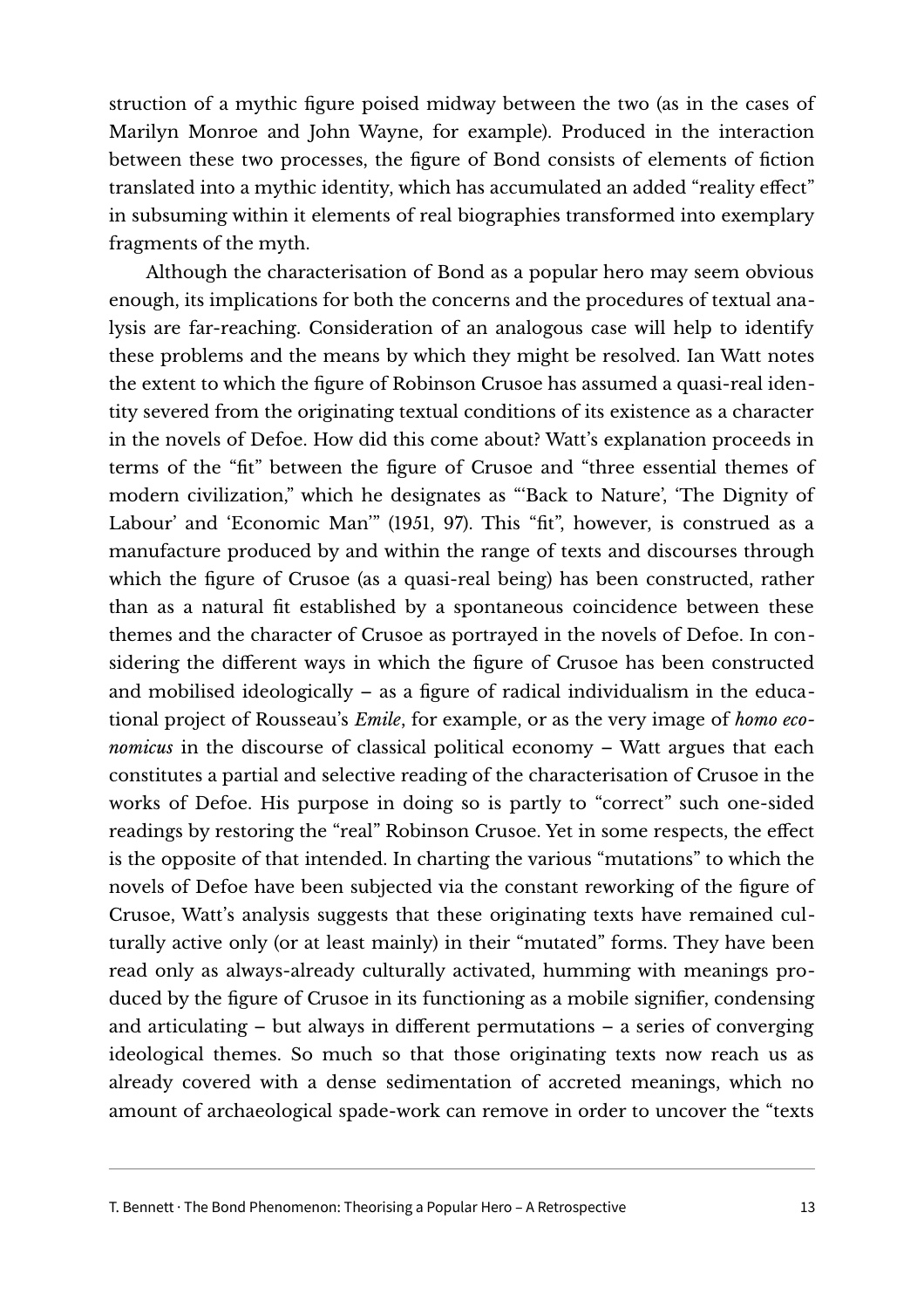themselves" as they supposedly once were – in the intending mind of the author, say, or in the receptive mind of some posited original group of readers.

Michael White's essay on the production of an "economic Robinson Crusoe" supports this conclusion (1982, 115-42). White takes issue with the view that the construction of Crusoe as the very figure of *homo economicus* can find some referent or justification in Defoe's text. Rather, he suggests, the "economic Robinson Crusoe" – that is, the representation of Crusoe as "a calculating economic agent who distributes his time according to the requirements of maximising utility in production and consumption" (122) – must be viewed as an ideological production made possible by the development of "certain theoretical or discursive conditions (such as the categories of Marx's *Capital*)" (116), as well as by the reorganisation of the intertextual relations in which Defoe's novel was inserted and read in the nineteenth century, as a result of the intervening literary tradition of the Robinsonade. In demonstrating the respects in which the ideological production of the "economic Robinson Crusoe" was the result of specifiable discursive and intertextual conditions (rather than as a hitherto unnoticed aspect of the novel which was always there, waiting to be discovered), White concludes that "there are no such things as literary texts with fixed meanings which exist independently of the uses to which the texts are put" (139).

The operation of the star system reveals processes of a similar kind. In his discussion of the construction of character within the cinema, Richard Dyer argues that the "always-already-signifying nature of star images" may function contradictorily in relation to other aspects of characterisation (name, speech, action, and gesture) at work in a particular film (1981, 265). The foreknowledge of star-images – derived from previous films, fanzines, publicity handouts, biographies, interviews, newspaper features, and so on – which audiences bring with them to the cinema – constitute a metasignifying system which may powerfully disorganise (or make more complexly polysemic) the other sign-clusters at work in a particular film. One of the cases Dyer cites is that of the character Lorelei Lee, played by Marilyn Monroe in Howard Hawkes' *Gentlemen Prefer Blondes* (1953). There is a massive disjunction, he argues, between Monroe's star-image (as the personification of an essentially innocent and narcissistic sexuality) and the characterisation of Lorelei as a "cynical gold-digger" effected by the other aspects of character-construction at work in the film – so much so that "the character of Monroe-as-Lorelei becomes contradictory to the point of incoherence" (266).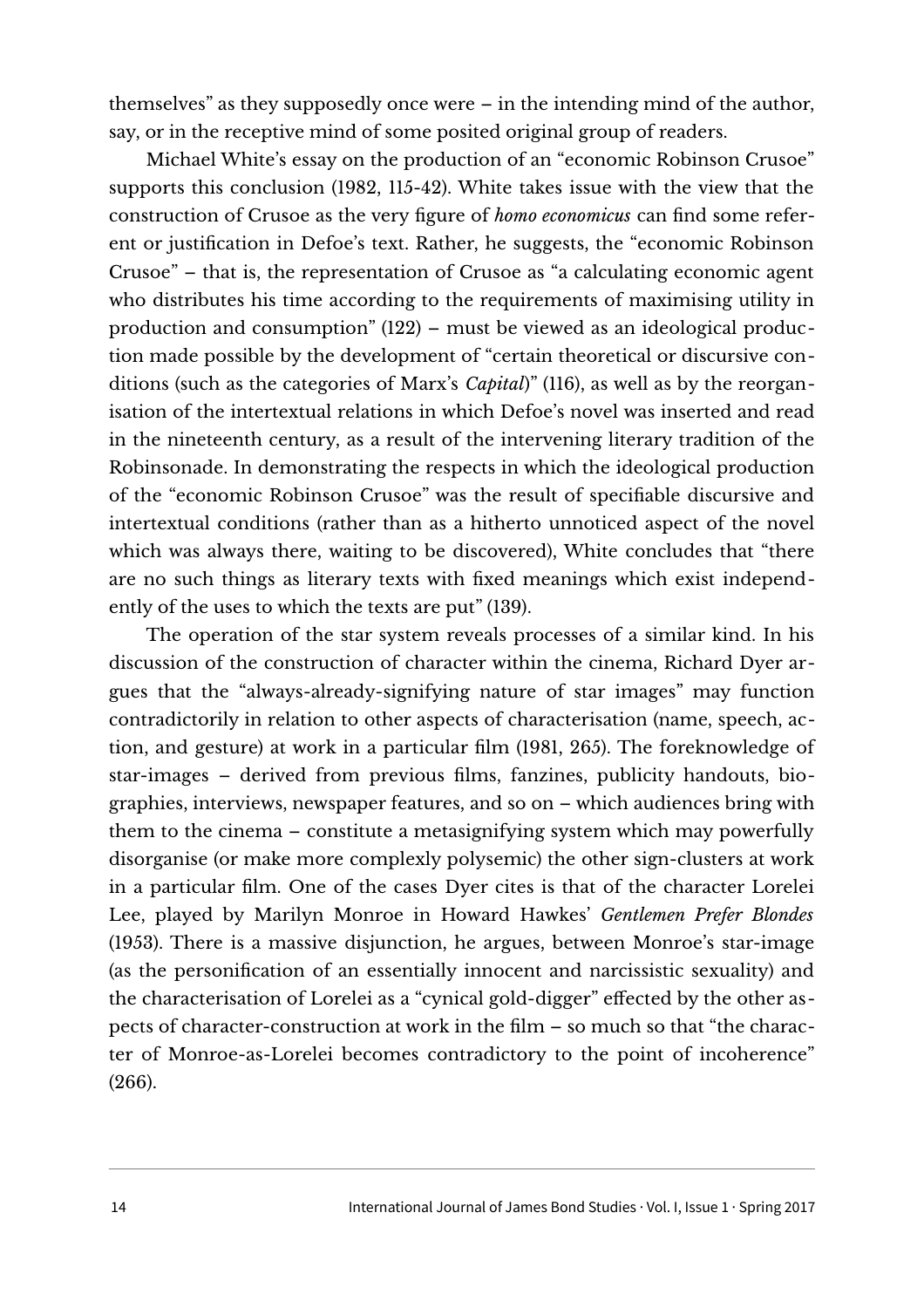The realm of myth which popular heroes supposedly inhabit thus turns out to have more precise and more physical coordinates. The domain in which they operate is the intertextual. They function as "floating signifiers", active in producing meaning in the circulations and exchanges between texts: mediating between and connecting the textual and the intertextual, they activate the former by means of the latter. In doing so, as the object encountered by a reader in historically determinate relations of reading, they produce the intertextually organised text. An understanding of the effects of such "floating signifiers" thus requires methods of analysis which will go beyond the concerns of purely textual analysis, in the sense that what has to be analytically "netted," so to speak, are transformations and shifts in the nature of the cultural and ideological business which is conducted around texts by means of the shifting operation of such signifiers.

It is possible, in the light of these considerations, to specify more clearly the nature of the Bond phenomenon and the precise form of its constitution. As a popular hero, the figure of Bond has functioned as a moving point of reference within the sphere of popular culture, condensing and articulating – but in different mixes during the different "moments of Bond" – a series of ideological discourses which centre on the themes of gender, sexuality and nationhood. In doing so, the figure of Bond has operated (and has been constructed) in the circulations between considerable and constantly accumulating numbers of texts, different in identity and in their relations to one another at different moments in Bond's career as a popular hero. These texts include the Bond novels, their serialisations, the films, interviews with the films' stars and with Ian Fleming, photofeature articles on "the Bond girls", and many more. Added to these are the sedimentations of the figure of Bond in the world of objects. In *Mythologies* (1972), Roland Barthes shows how habitual representations of the social order get tangled up with everyday objects, so that myth or ideology assumes in these an objectified form. In the same way, the figure of Bond has become tangled up in the world of things through its use in advertising and commodity design, with the result that a series of coded objects (lipstick, lingerie, Action Man-type dolls) float in intertextual space like textual meteorites, highly condensed and materialised chunks of meaning. In short, the Bond phenomenon consists of a mobile set of intertextual relations, a phenomenon whose significance is constituted by the part it has played in the shifting cultural and ideological relations between rulers and ruled in post-war Britain.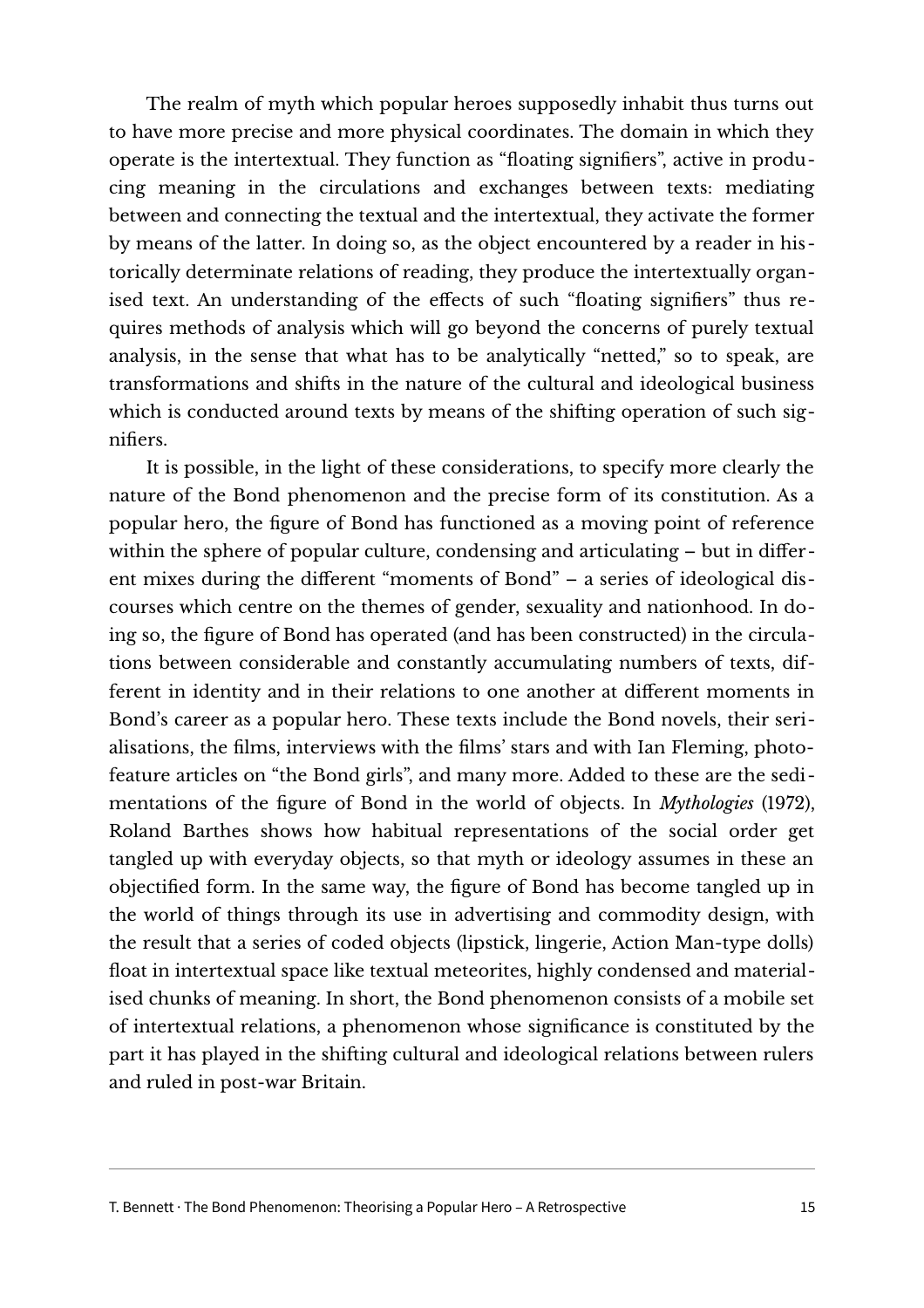It is clearly impossible to analyse a cultural phenomenon so constituted merely by studying the various "texts of Bond" one by one and sequentially. To stabilise them as objects for analysis in this way would be to abstract them from the shifting orders of intertextuality through which, at different moments, their actual signifying functions and effects have been organised and reorganised. On the contrary, the various "texts of Bond" must be analysed in the light of the ways in which the relations between them have been ordered and reordered at different moments in Bond's career as a popular hero. To do so entails jettisoning the assumption, so powerfully implanted in our intellectual culture, that texts constitute the place where the business of culture is conducted.

It is thus necessary, in order to resolve these difficulties, to query the status conventionally accorded to the concept of "the text" in literary and film studies. Pierre Macherey inaugurated such a questioning when he disputed the view that the study of literature consists in the study of literary works conceived of as finally fixed and finished products. Supposing, he asked, that literature doesn't consist of finished works? What then will studying a particular text entail? It will mean, he argued, not just studying the text concerned but also "everything which has been written about it, everything which has been collected on it, become attached to it – like shells on a rock by the sea-shore forming a whole incrustation" ("An Interview with Pierre Macherey" 1977, 7). Instead of regarding the text as a completed given which is to be studied on its own terms, Macherey here directs attention to the history of its use, namely the perpetual remaking and transformation of it in the light of its inscription within a variety of social, institutional and ideological contexts. This is not the familiar and unexceptionable demand that such considerations might be worthy of study in their own right, but only as extrinsic factors which have no essential bearing on texts or the way they should be studied. On the contrary, it requires the study of texts to be approached via an analysis of the different ways in which they have been culturally activated as a result of their inscription in different social, institutional and ideological contexts. Indeed, it requires us to abandon the notion of "the text" as an entity separable from its variable inscriptions, or at most, to entertain that notion only as a methodological fiction.

The following section outlines the implications of this view for the way in which the "texts of Bond" might be constituted as objects for analysis. It does so by considering the peculiarities which result when the principle of classification in relation to which texts are grouped into sets is furnished by the hero figure which such texts compositely construct.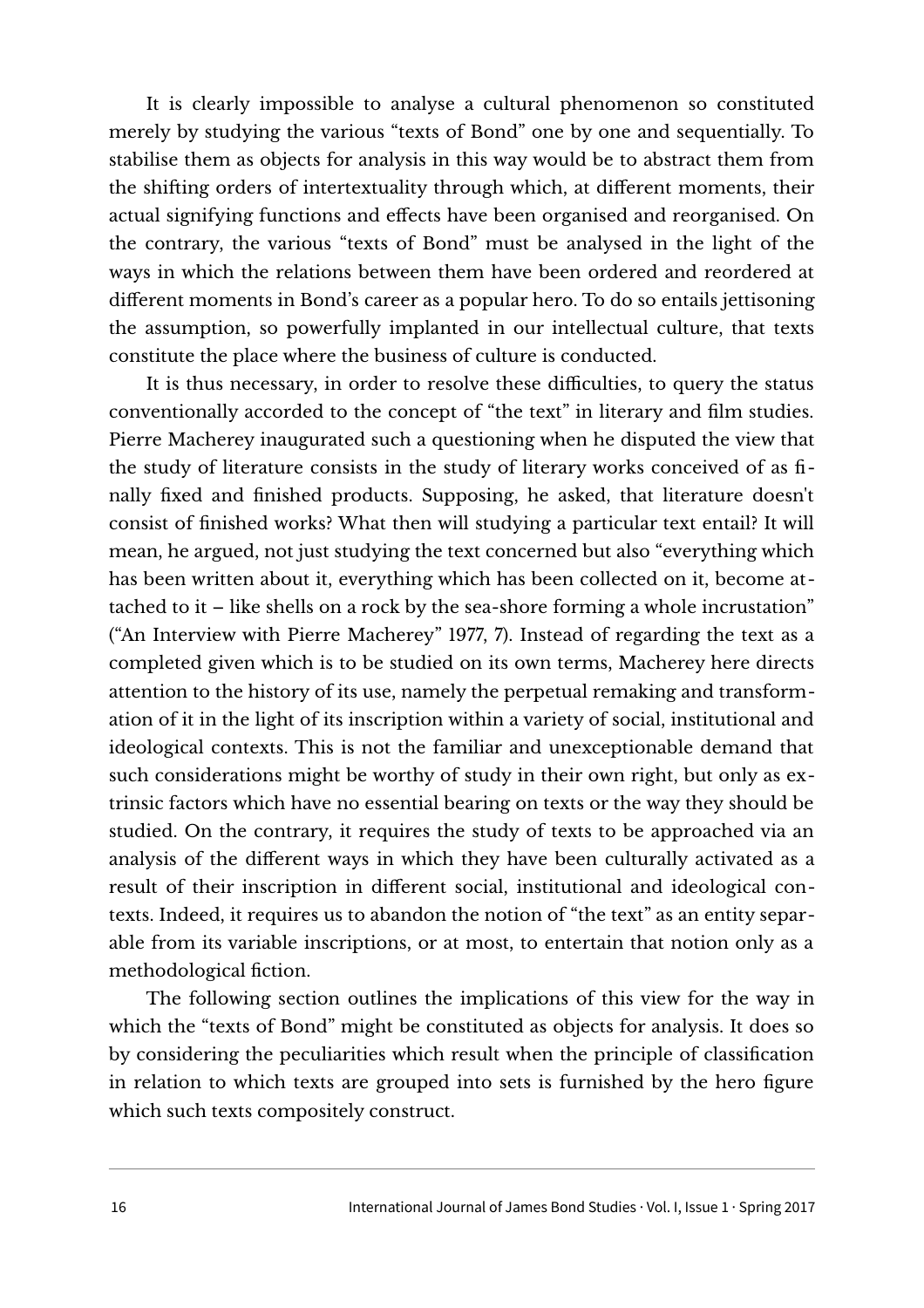#### **THE TEXTS OF BOND**

Relating a conversation with a young relative with literary ambitions who described himself as an author, Fleming recalled that he replied: "Well, I describe myself as a Writer. There are authors and artists and then again there are writers and painters" (Pearson 1966, 14). What's the difference? Michel Foucault has argued that "the name of an author is a variable that accompanies only certain texts to the exclusion of others", contending that in this – its discriminatory use – it functions as a sign of value:

Discourse that possesses an author's name is not to be immediately consumed and forgotten; neither is it accorded the momentary attention given to ordinary, fleeting words. Rather, its status and its manner of reception are regulated by the culture in which it circulates (1979, 19).

But what of texts which are classified and circulate under the name of a writer rather than that of an author? Is the functioning of the category of "the writer" merely negative (signifying "not an author") or does it have positive and distinctive effects of its own? Questions such as these have tended largely to be neglected. Perhaps more to the point, scarcely any consideration has been given to the problems posed by texts which do not circulate under the name of an author or writer, but under the name of their hero.

In this respect, as in many others, the case of Bond both resists and challenges the usual critical procedures whereby texts are grouped into sets as objects for analysis. It refuses the terms of reference proposed by author-based or even genre-based schools of criticism, in as much as (in the culturally preponderant form of their social circulation) it is as "texts of Bond" that the Bond novels and films have been grouped together and distinguished from other textual sets. Yet although they are constructed as a unity in relation to the figure of Bond, the films and novels are radically heterogeneous in the originating conditions of their production, their generic conventions and the means of expression they use. They also differ in terms of the name-ensembles under which they circulate; for contrary to the presuppositions of many schools of author-theory, texts usually circulate not under one name but many. Indeed, close examination of the material form of the various "texts of Bond" reveals a bewildering variety of names, but all organised within a definite order of priority, such that the name "Bond" overwhelms all other names and the contending principles of textual classification they putatively embody.

T. Bennett · The Bond Phenomenon: Theorising a Popular Hero - A Retrospective 17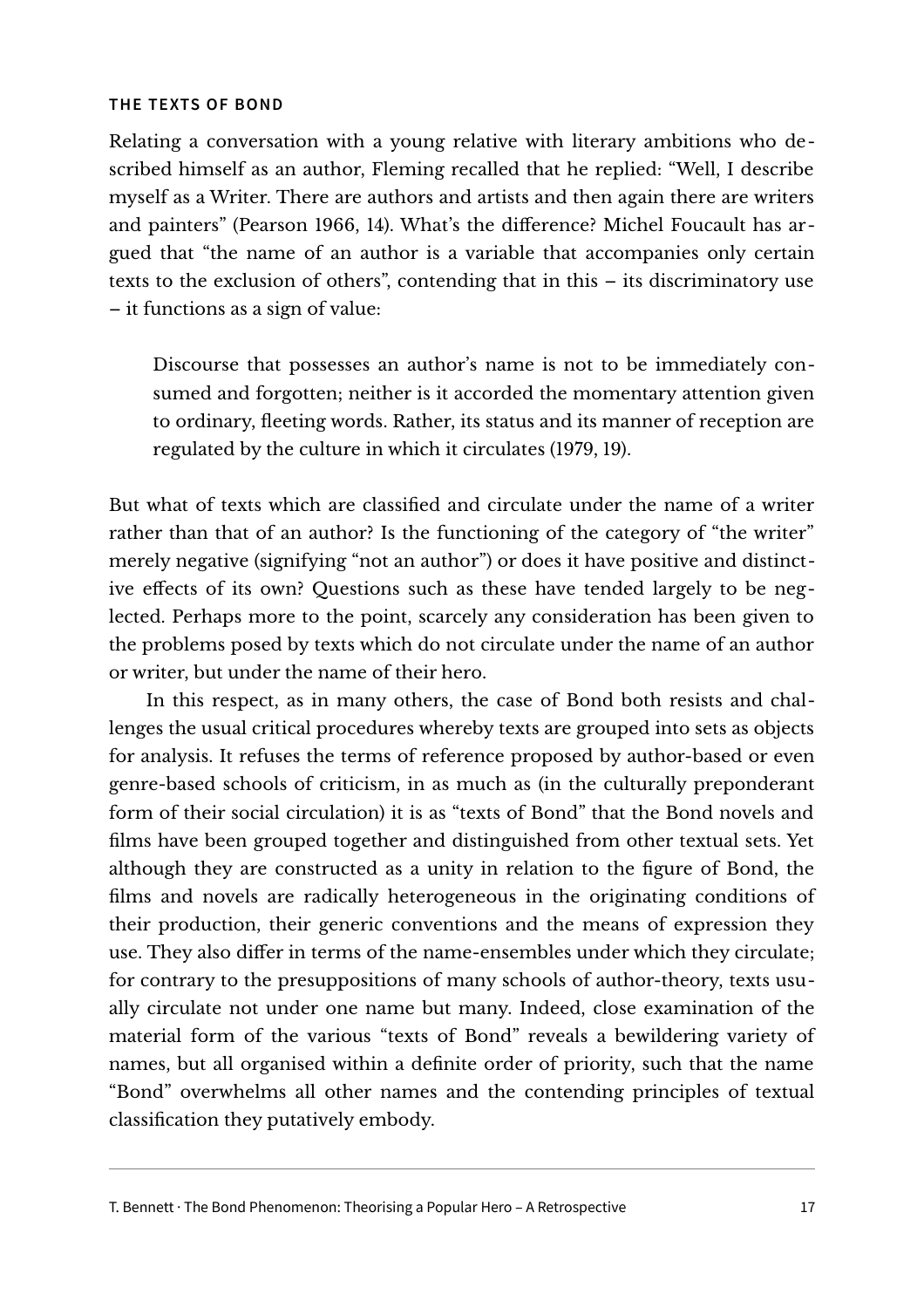Thus whilst most of the written fictions in which Bond functions as the central protagonist bear the name of Fleming, not all of them do. Several Bond novels bear the names of other writers. *Colonel Sun* is by Robert Markham, a name which conceals another name, Kingsley Amis, the "real writer" behind the pseudonym of Markham; *Licence Renewed* bears the name of John Gardner; the novelisations of the films *The Spy Who Loved Me* and *Moonraker* are by Christopher Wood; the authorised biography of Bond bears the name of Pearson. An added complication is that one of the novels which bears Fleming's name (*The Spy Who Loved Me*) was not written solely by Fleming, whilst another (*Thunderball*) was based on a film script he wrote with Kevin McClory and Jack Whittingham, whose names, as a result of legal action, are now appended to this title. Yet in terms of publishing and marketing operations, sleeve design and so on, all these texts are grouped together and circulated under the name of Bond. In all cases, the name of Bond dwarfs that of the writer, and it is undoubtedly as "texts of Bond" that they are bought and read. It is not the writers who culturally activate the reading of these texts, but the figure of Bond.

There is also a legal aspect of the functioning of the name of Bond. Whereas copyright is usually vested in an author, copyright in all the Bond novels – including those of "Robert Markham" (alias Kingsley Amis), John Gardner, and Christopher Wood, as well as those of Fleming – is held by Glidrose Productions, the company Fleming established to manage his Bond interests and which, shortly before his death in 1964, he sold to the city firm of Brooker Brothers. The copyright which Glidrose Productions holds, however, is not in the works of Fleming but in the name of Bond. It is thus in the strict legal sense that Pearson's "fictional biography" of Bond and the novels of "Markham"/ Amis, Gardner, Wood, and others are presented as "authorised" versions of Bond. Bernard Edelman has shown that the category of the author has an aesthetic-cum-legal function, although more so in French than in British or American law (1979). It groups a set of texts under the sign of "art", thereby establishing their cultural status, whilst simultaneously establishing property rights in those texts for the person named as their author. In the case of the Bond novels, the power of "authorisation", in the legal sense, has passed from the writer to his creation. The various writers have been eclipsed by the figure of Bond not only culturally but also legally. It is Bond who functions as the primary legal subject – a name with rights to be protected and claims to be advanced – in relation to the "texts of Bond".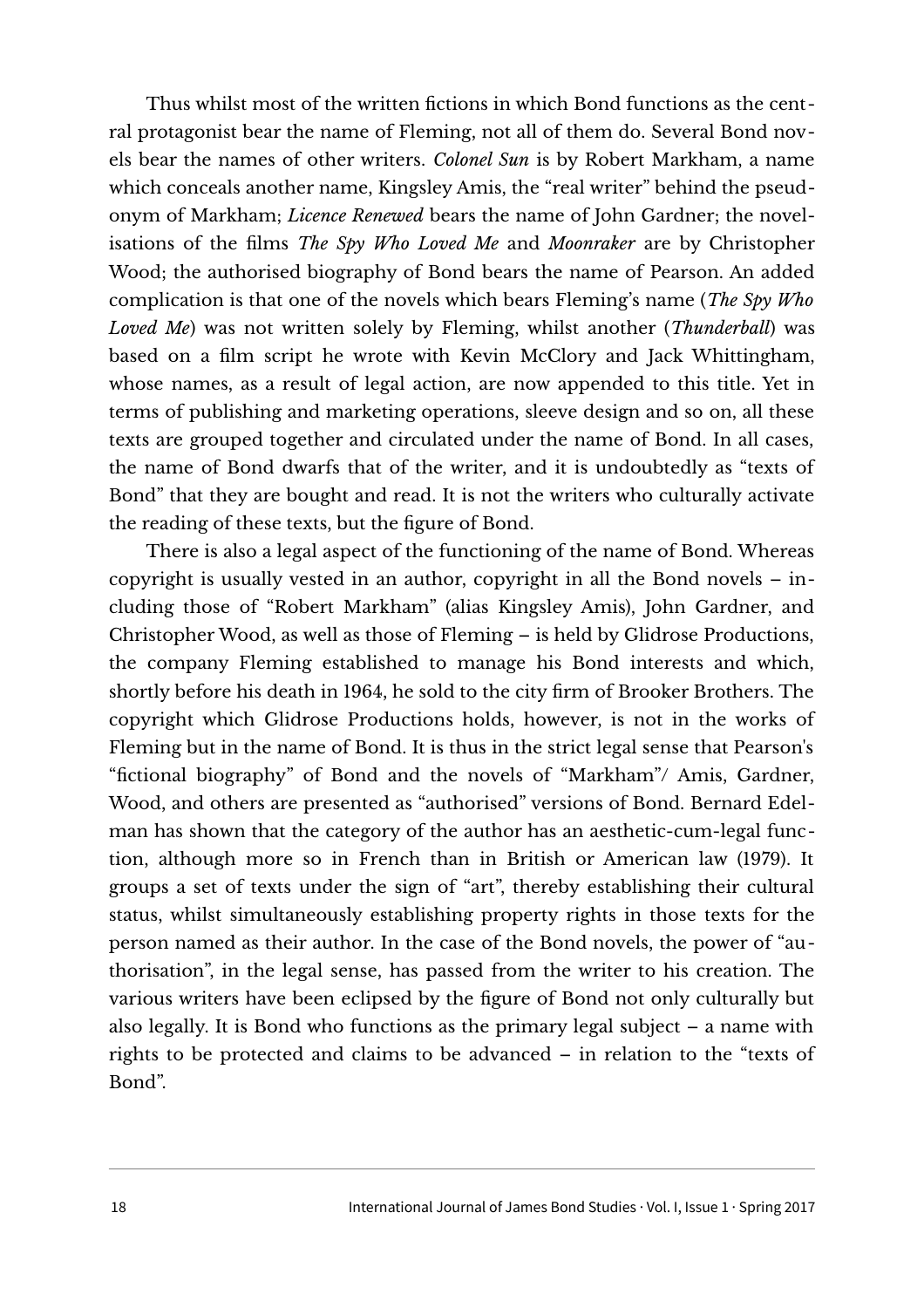This applies to the films too. With the exception of *Casino Royale* (the film rights to which were bought by Gregory Rafferty in 1955, and which was subsequently made into a film by Woody Allen) and *Thunderball* (produced by Kevin McClory), film rights to all the Bond novels have been controlled by Eon Productions, the company established by Cubby Broccoli and Harry Saltzman to produce the first Bond film, *Dr. No*. These rights, after a legal settlement with Kevin McClory in 1965, included an exclusive legal title to the use of Bond as a filmcharacter, and to the use of the name "Bond" in film description. As with the novels, however, the films circulate under a diversity of names: it may be the name of the controlling production company (Eon Productions), or of the distributors (United Artists), or the producers (Saltzman, Broccoli, McClory), or the directors (Terence Young, Lewis Gilbert, Guy Hamilton, Peter Hunt), or the stars (Sean Connery, Roger Moore). Again, however, the name which overrides them all and which is culturally preponderant in grouping the films together and activating them for consumption as a related set of texts is that of James Bond.

In the case of texts which bear the name of an author, Foucault argues, "the manner in which a text apparently points to this figure who is outside and precedes it" (1979, 14) determines how and where the boundary lines which distinguish one set of texts from others are to be drawn. In the case of literature, it groups all fictional texts written by the same person into a compositional unity, and draws other texts written by that same individual – letters, diaries, articles, unpublished manuscripts, and so on – into association with these. The situation is entirely different when the figure to whom "a text apparently points" is neither outside nor precedes it, but is operative within it as its hero. The resulting textual set is not conceivable as the opposite of the type produced when author-based principles of classification are in play. It is not the result of the lack of application of such principles, and as such merely negative in its effects. Rather, it is a rival system of classification, which is positive in its effects to the degree that, owing to its preponderant cultural weight, it either forestalls or overrides the operation of author-based principles of classification. The Bond novels which bear the name of Fleming, for example, are thus no longer (although they once were) constitutable into a related set of texts which derive unity from their relationship to the figure of Fleming (conceived of either as author or writer), and in the process brought into association with the other texts written by him, such as *Chitty Chitty Bang Bang*, *Thrilling Cities*, and his journalistic essays. They are pointed away from their creator and towards the net of intertextual relations established via their creature. Similarly, the film *Dr. No* is first and foremost a "text of Bond",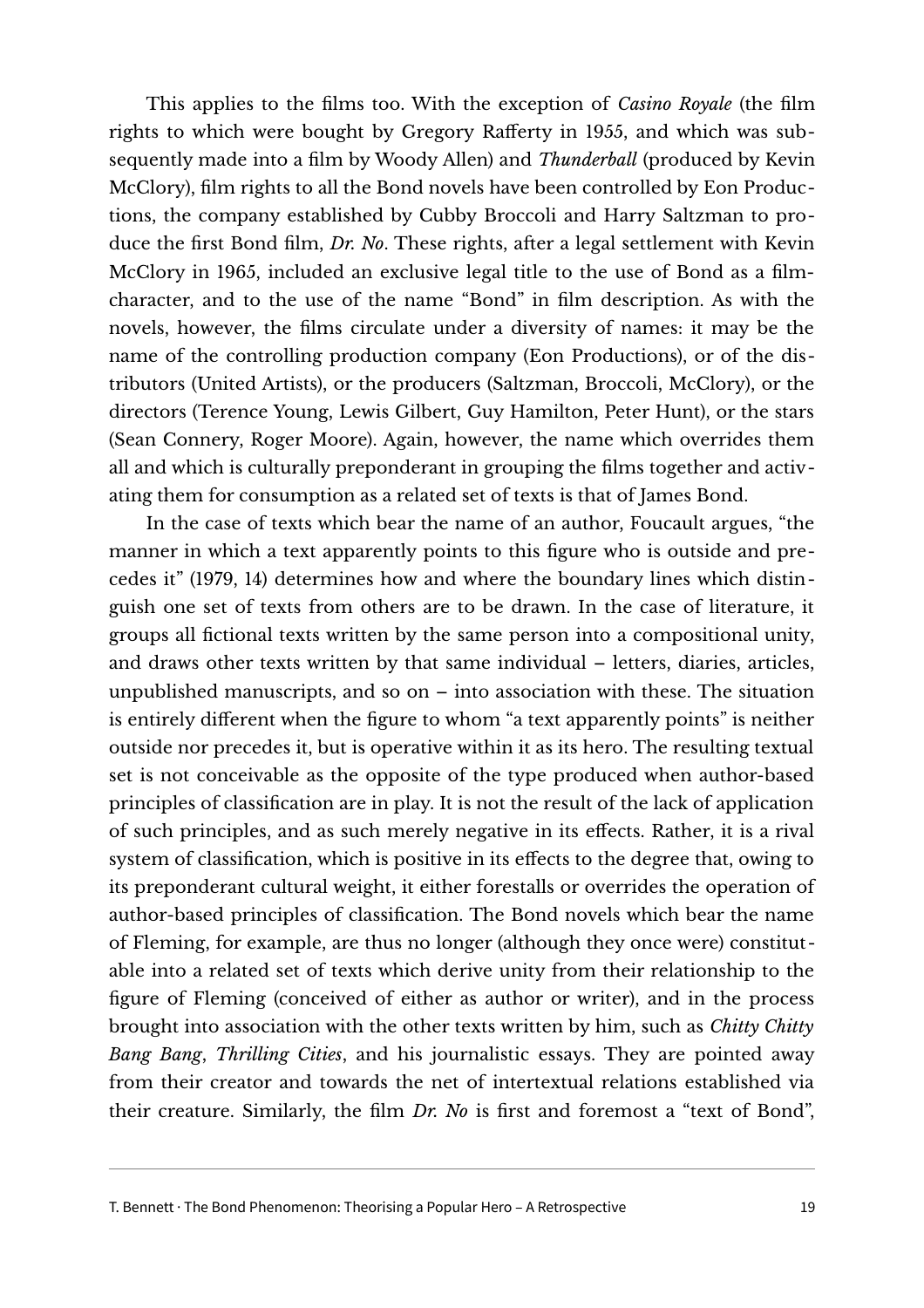and, in relation to this, its grouping within auteur-theory as part of the oeuvre of its director, Terence Young, is culturally secondary. This is not an impossible classification, but one which has been inhibited by the fact that the text has already been made to point in another direction.

It is therefore the figure of Bond, the signifier which floats between and connects them and which they jointly construct, that forms the Bond novels and films into a related set in spite of their manifest differences in other respects. By the same token, the functioning of the figure of Bond locates these texts within the considerably expanded set which constitutes that signifier's theatre of operations: interviews, fanzine publications, newspaper features, photo-articles, John Barry's 007 theme music, the impressive list of hit singles derived from the films (Shirley Bassey's "Goldfinger" and Nancy Sinatra's "You Only Live Twice", for example), and many more. How are the relations between these various "texts of Bond" to be represented? One possibility would be to view the Bond novels written by Fleming as providing the support for the other texts within the set, and to construe the latter as transformations of the former – to fix the novels as a static point of reference, and to view everything else as better or worse adaptations of these. Such a construction, which privileges the moment and the forms of Bond's origin, is impossible to maintain. The "texts of Bond" consist of a constantly accumulating and "mutating" set of texts, "mutating" in the sense that new additions to the set do not merely expand it, but play into and connect with the pre-existing "texts of Bond" in such a way as to reorganise the relationships, transactions and exchanges between them kaleidoscopically. None of the texts in which the figure of Bond is constructed can be regarded as privileged in an absolute or permanent sense. Rather, each region of the textual set can be regarded as privileged in relation to the others depending on the part it plays (in different ways and at different moments in the Bond phenomenon) in the construction and circulation of the figure of Bond.

Fleming's Bond novels are thus undoubtedly privileged in the sense that, historically, they came first. As the originating texts of the Bond phenomenon, they have functioned as a textual source for the films, supplying their titles and (albeit sometimes loosely) their plot elements. They have also functioned as textual legitimators in relation to the films, both culturally in the sense that an authentic film must be based on a Fleming source, however indirectly, and legally in the sense that Eon Productions acquired the sole legal right to use the name of Bond in film classification and description. From these points of view, the films can be regarded as secondary and derivative in relation to the novels. From the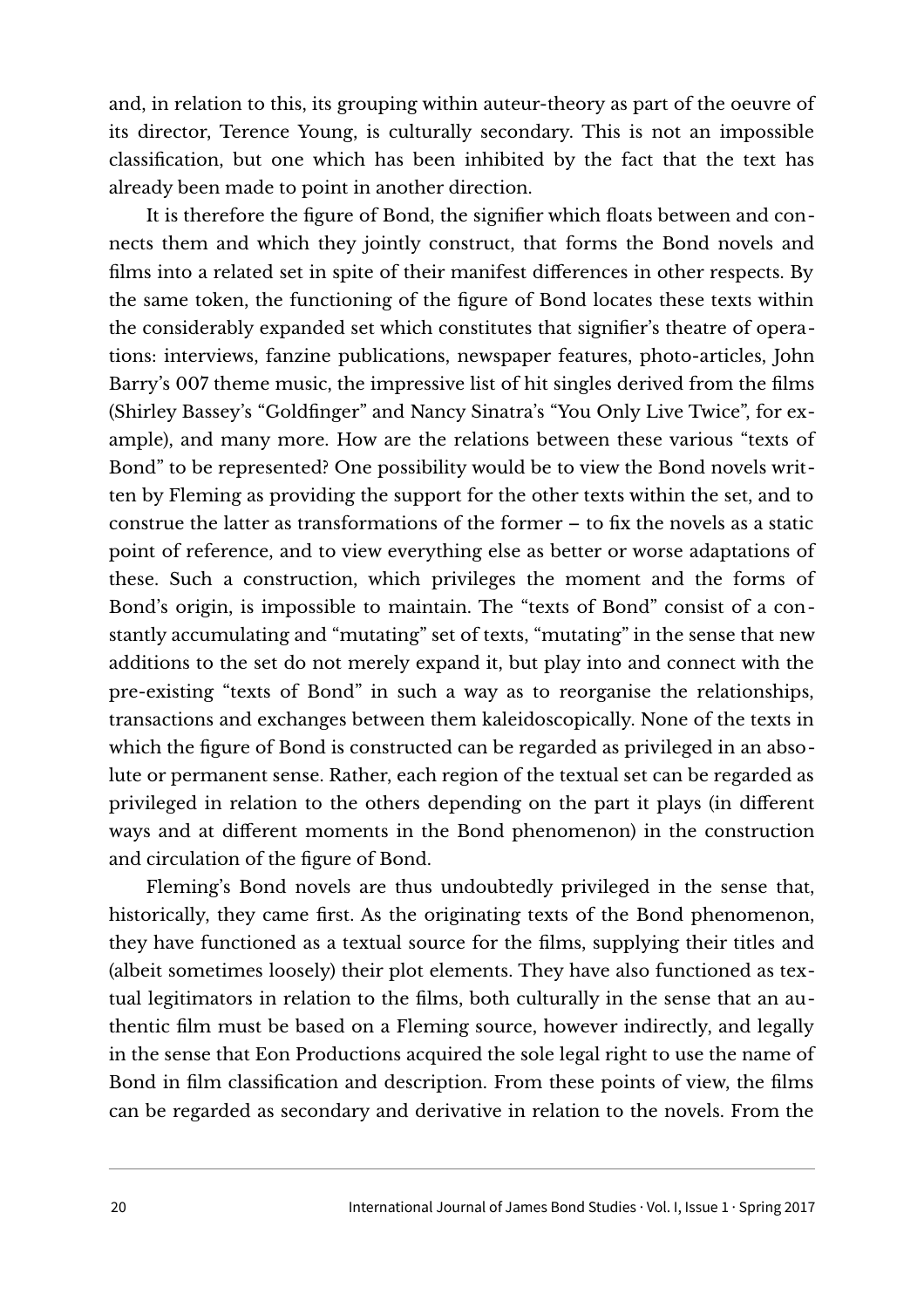point of view of their role in the construction and reconstruction of the figure of Bond as a popular hero, however, the films have arguably been privileged in relation to Fleming's novels throughout successive phases of Bond's popularity since the release of *Dr. No* in 1962.

This is not merely to say that many more people have seen the films than have read the novels. Rather more important is the fact that, for most readers/viewers, the films came first and the novels second. This suggests that, for the majority of readers, the films have constituted a determination which must be taken into account in assessing their relationship to and mode of reading the novels. This entails a more complex construction of the relationship between the films and the novels than that which is usually applied in the case of films adapted from some pre-existing fictional source. Normally, such relations are construed as unidirectional: the film concerned is viewed as a creative transformation of its fictional source, the task of analysis being regarded as that of assessing the degree of the former's departure from the latter, and measuring the differences between the two as if the fictional source itself remained an untroubled origin, unaffected and undisturbed by its adaptations. Whilst at one level the Bond films may be analysed in this way, it is clear that they have also exerted a reactive and transforming power on the novels themselves. For the films have been influential determinations in the social and ideological relations of reading, within which for the most part, and by most people, the novels have been read. The films have culturally activated the novels in particular ways, selectively cueing their reading, modifying the exchange between text and reader, and inflecting it in new directions by inserting the novels into an expanded intertextual set.

To consider the organisation of the reader's identification with Bond as the central protagonist in the novels will throw some light on these issues. The identification of the (male) reader with Bond is established of course by the construction of the relationships between the principal *dramatis personae* (Bond, the villain, and "the girl"). However, the precise nature of the mind's-eye image of Bond, which animates the reader-hero identification and fills out the figure of Bond in specifying its cultural resonance, will vary according to the reader's specific mode of insertion within the intertextual relations which bear on his/her reading of the novels. O.F. Snelling alludes to these issues (1964). He came to the Bond novels through a prior acquaintance with the tradition of the imperialist spy-thriller, represented by Buchan and McNeile, and relates that his mind's-eye image of Bond was essentially that of the English gentleman-hero as portrayed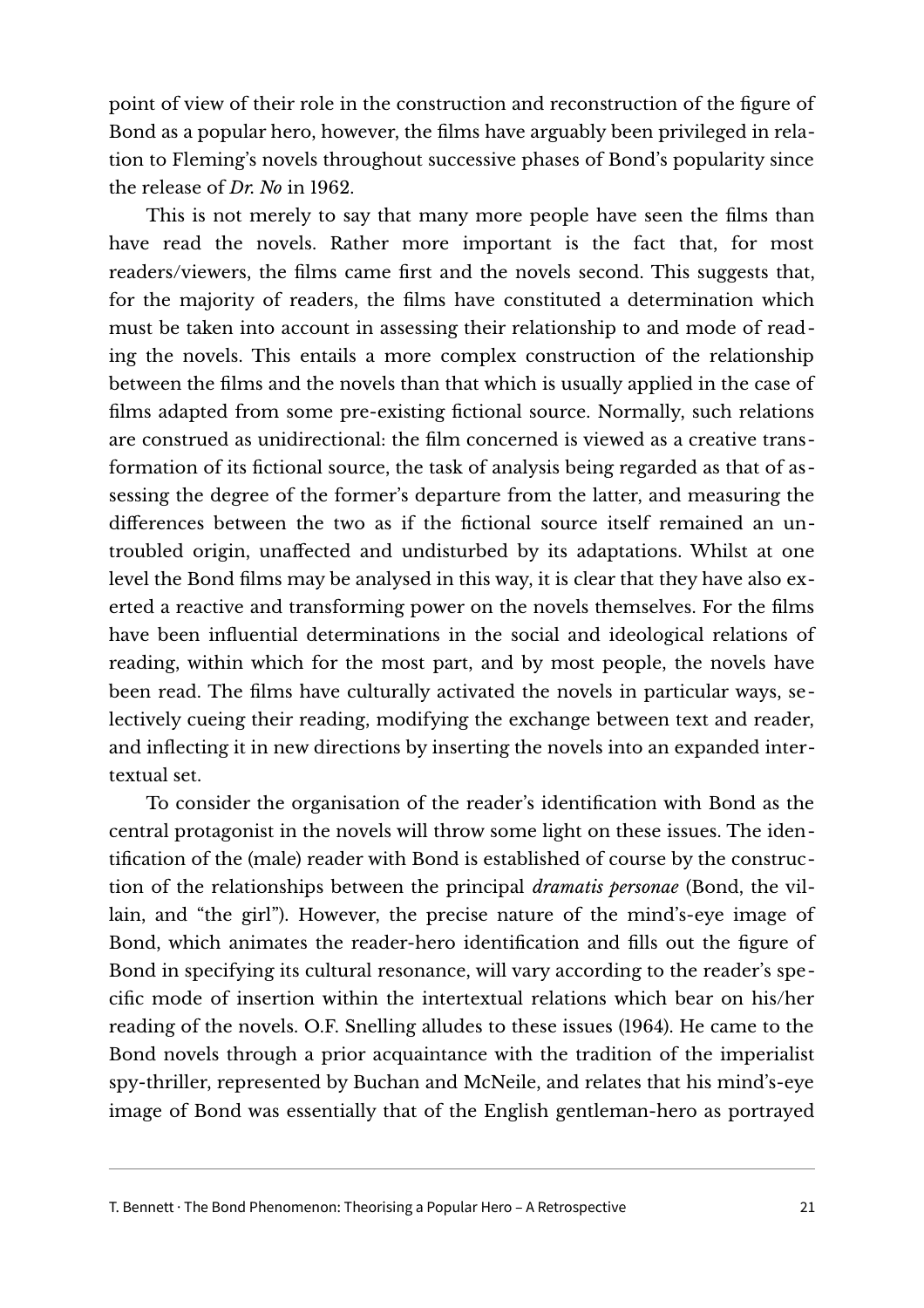by Hoagy Carmichael in a series of Hollywood films in the 1930s and 1940s. It is likely that identifications of this sort, in which the figure of Bond is made to echo to the tunes of an earlier set of texts, predominated during the first phase of Bond's career as a popular hero. Certainly, the screen identities of most of the actors initially considered for the part of Bond – James Mason, Trevor Howard, David Niven (Fleming's preferred choice), Richard Burton, and James Stewart – reflected a tendency to assimilate Bond into the tradition of English ruling-class heroes.

The casting of Sean Connery as Bond was an intentional break with such culturally latent patterns of identification. With the need to appeal to the American market primarily in mind – and in view of the more demotic character of American popular heroes – Broccoli and Saltzman wanted Bond to be portrayed as a "man of the people," stalking within the Establishment but distinguished from it iconographically in terms of physical appearance and voice: Connery's plebeian ruggedness and manifest corporeal presence contrast with (say) the aristocratic frailty of Niven, and his Scottish burr is attractively mid-Atlantic rather than specifically English in its associations. They also wanted the part to be played laconically, but with an underlying aggressiveness rather than with the pointed cool of the aristocratic hero. Connery seemed to fit the bill. As Broccoli put it: "He looked like he had balls" (Walker 1974, 187).

The point of this is not to measure the difference between Fleming's characterisation of Bond and the screen portrayal of him by Connery, but to show the effects of the latter on the way the novels have been read. To account for these effects, it is necessary to dispute the assumption that the character of Bond in Fleming's novels has ever been available to be read in a way which has not been profoundly affected by the reader's specific "pre-orientation" to the novels. This is produced by his or her insertion in the orders of intertextuality which, in different ways for different groups of readers in different circumstances, hover between text and reader, connecting the two and dissolving their separate identities in the process. The process of reading is not one in which reader and text meet as abstractions, but rather one in which an intertextually organised reader meets an intertextually organised text. The exchange is never a pure one between two unsullied entities, but is always "muddied" by the cultural debris which attaches to both texts and readers in that domain of the intertextual which constitutes the terrain of their encounter. Snelling's mind's-eye image of Bond, for example, cannot be construed as an "original" or "true" response to Fleming's novels, in relation to which the subsequent portrayal of Bond by Connery can be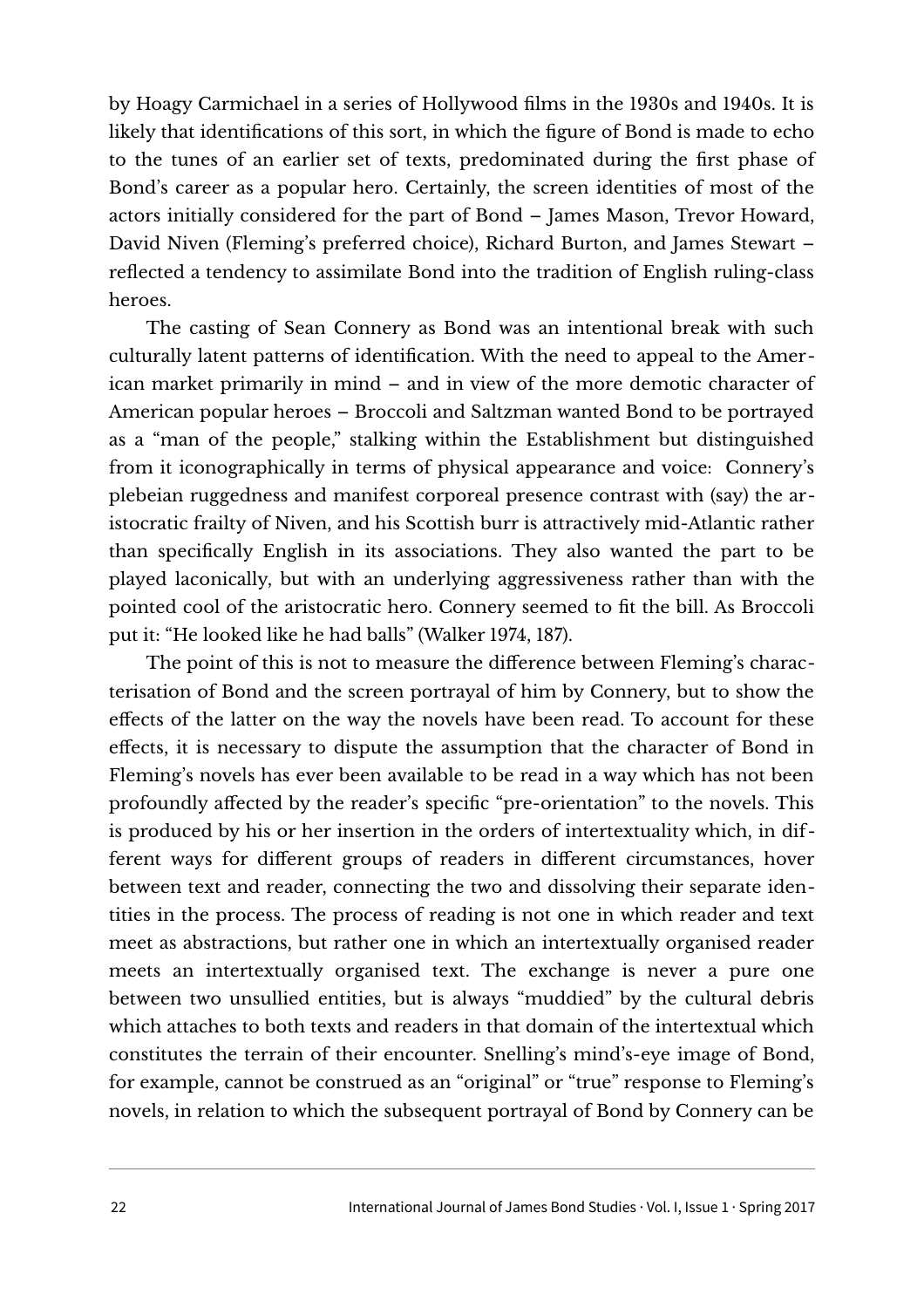counted as a distortion. Rather, it is an identification produced by the "pre-orientation" of a male reader, of a specific age, as a result of his biographically specific (but not untypical) mode of insertion within the sphere of intertextual relationships. Women readers, as Kingsley Amis has noted, are likely to have construed the character of the hero differently, in as much as their reading of the Bond novels is more likely to have been culturally activated through a prior acquaintance with romance fiction. Viewed in this perspective, Bond is construable as a latter-day Byronic hero, "lonely, and melancholy, of fine natural physique which has become in some way ravaged, of similarly fine but ravaged countenance, dark and brooding in expression, of a cold or cynical veneer, above all enigmatic, in possession of a sinister secret" (1965, 36).

Whatever the nature of the reader's earlier and pre-film images of Bond, however, the screen incarnation of Connery/Bond is likely to have overridden them even as evoked in reading the novels themselves. We have Fleming's word for it that this was true even for the author/ writer. "Not quite the idea I had of Bond," he said of Connery, "but he would be if I wrote the books over again" (quoted in Passingham, n.pag.). The films have culturally activated the novels in these and other ways that cannot be undone so as to yield an unfettered access to those texts. So far as the contemporary relations of popular reading are concerned, the Bond novels now reach us already "humming" with meanings established by the films, and as a consequence they are hooked into orders of intertextuality to which initially they were not connected.

This is not to suggest that the films are privileged in anything other than a relative sense. For these, too, reach us as already culturally activated, constituted to be viewed in particular ways. Interviews with Sean Connery and Roger Moore, and the actresses who have played opposite them, have been particularly influential in this respect. These have usually taken the form of "parallel texts", providing abbreviated or substitute "sideline" narratives which function as synecdoches in relation to the "full texts" to which they refer, Whilst texts of this type come last (chronologically speaking) in the system of intertextual relations through which the figure of Bond has been constructed and put into circulation, their role when viewed from another perspective can be regarded as of a primary significance. They have functioned, in effect, as "hermeneutic operators", selectively organising and re-organising demotic readings of both the films and the novels, "cueing" the way they should be read by proposing – albeit indirectly – an appropriate framework of ideological and cultural reference.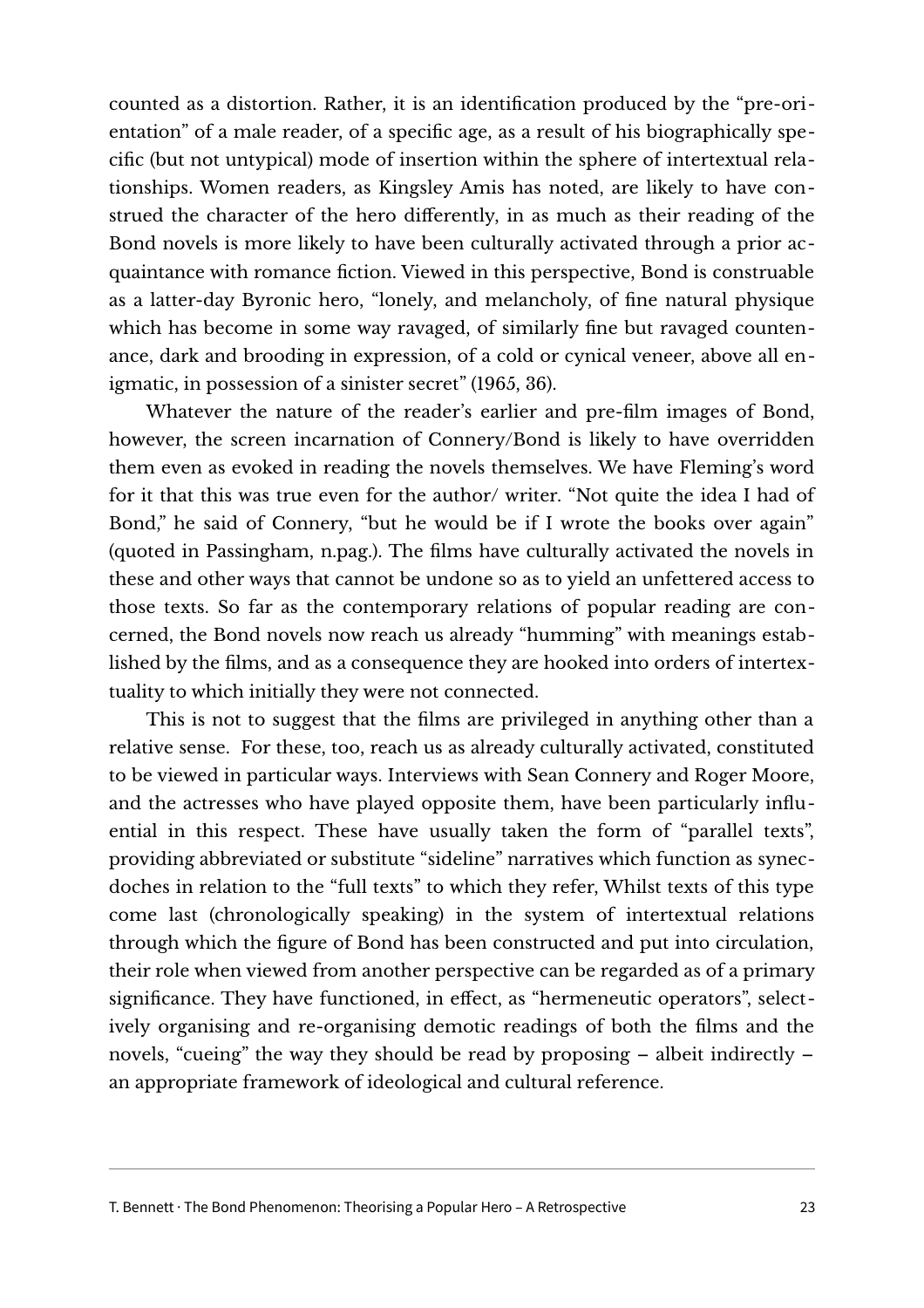The organisation of such items is particularly worthy of note. In the case of texts which circulate under the sign of an author, that author is usually constructed in biographies or interviews as a figure standing behind the text, an issuing source of meaning which also serves as a guarantor of unity, a point of integration capable of resolving apparent contradictions between texts which bear that author's name. But interviews with the stars of the Bond films have been organised in accordance with different principles. Here, to put the matter in terms of Foucault's formulation, the figure to which the text points – or, more accurately, is made to point – is not one which is "outside and precedes it" (the author) but one which is simultaneously outside and inside it: the actor as a cypher for the figure of Bond. This figure runs alongside and adjacent to the film text, complementing it by a seeming mimesis which is at the same time an active "over-coding". The result has been the construction of a series of micro-narratives in which the "real" biographies, views, and values of the stars fill out, but are also filled out by, the character of the hero and that of "the girl".

Connery's famous *Playboy* interview affords an appropriate illustration in its construction of Bond/Connery as a composite figure, a unified subject to whom the same values are ascribed. Interestingly enough, Connery rejects this equation between himself and Bond when the interviewer touches on the development of his career:

Let me straighten you out on this. The problem with interviews of this sort is to get across the fact, without breaking your arse, that one is not Bond, that one was functioning reasonably well before Bond, and that one is going to function reasonably well after Bond (1965, 76).

However, this is a mere interruption, a refusal of the invitation to merge the two identities which, in the rest of the interview, Connery (or is it Bond speaking?) implicitly accepts. When asked which of Bond's characteristics he most admires, Connery replies:

His self-containment, his powers of decision, his ability to carry on through till the end and to survive. There's so much social welfare today that people have forgotten what it is to make their own decisions rather than to leave them to others. So Bond is a welcome change (ibid.).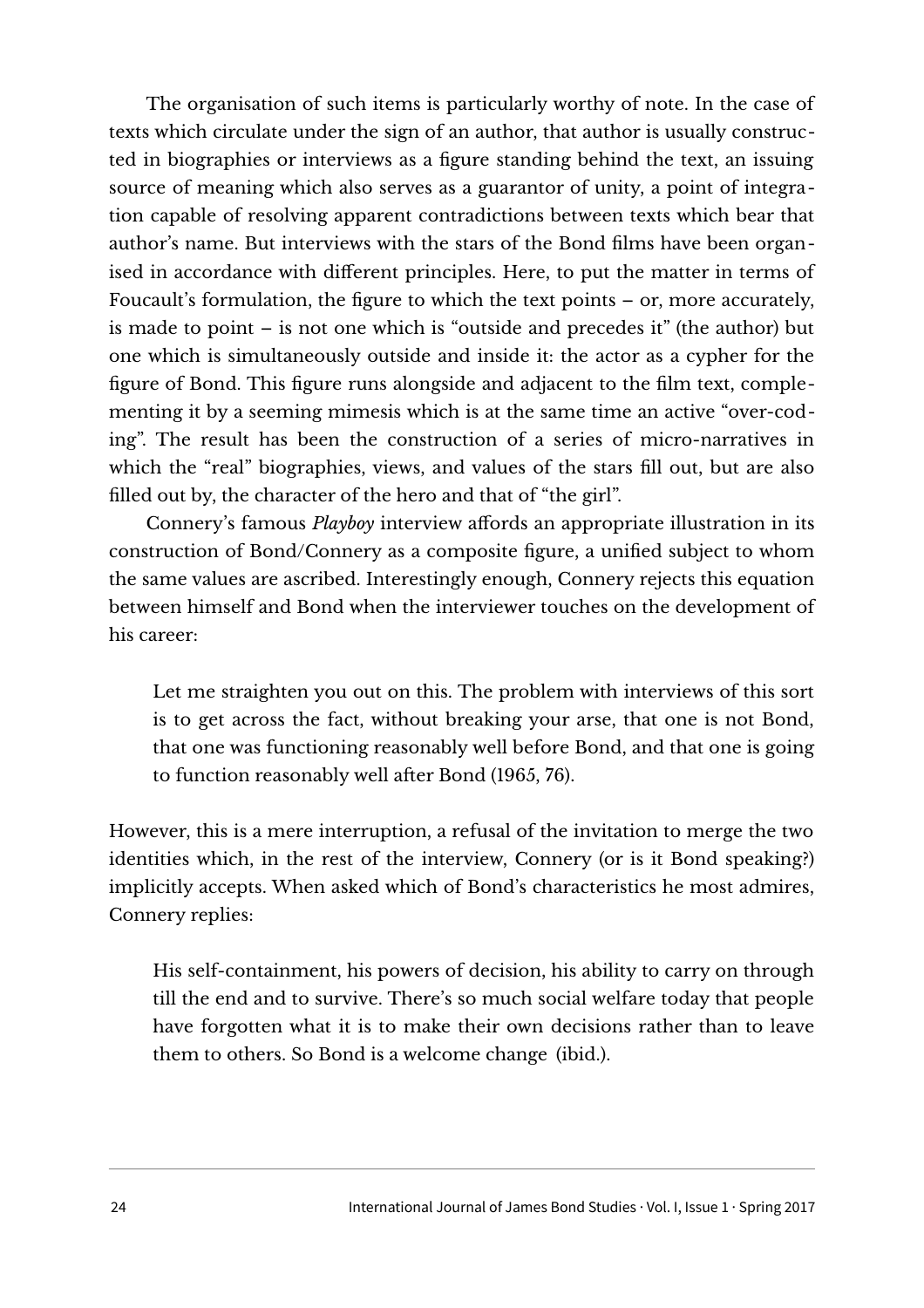That's Connery speaking about Bond and his "world of values." Here now is Connery speaking about Connery and his values:

If there is a malnutrition of any kind in this country – and I think there is – it's self-inflicted. The only competition you'll find today is the conflict between those few who try to correct a wrong, and the majority who hope it will just cure itself in the end (ibid.).

Bond/Connery, Connery/Bond: the two are indistinguishable, welded into a single figure which articulates and condenses the ideological themes of a self-reliant and competitive individualism.

The figure of Fleming has also been made to stand in precisely this way in relation not just to the Bond novels but to the entire set of texts comprising the "texts of Bond" – that is, as a cypher, significant not in his own right but as one more site for the continued reproduction, expansion and incarnation of the figure of Bond. Various fragments of Fleming's biography have assisted greatly in this, such as his coverage of the Moscow show trials for Reuters in 1933, his wartime service as deputy to the Director of Naval Intelligence, and the assistance he purportedly rendered American Secretary of State Dulles in establishing the CIA. All these associations with the world of real-life espionage have greatly facilitated the construction of Bond as a quasi-real character. Biographies and reminiscences of Fleming have thus, so to speak, "Bondised" his various experiences and exploits in order that the figure of Bond might then be "Flemingised." It is exclusively in this guise – as a real-life embodiment of exemplary fragments of the myth – that the figure of Fleming has been constructed in "hermeneutic operators" such as fanzines, which bear most directly on the social organisation of demotic readings of the Bond films and novels.

However, to add a further complication, the figure of Fleming has also been constructed in another guise, and made to stand in relation to the Bond novels which bear his name as, if not their author, at least their writer. Although the predominant form of their circulation has been as "texts of Bond", Fleming's Bond novels have also been circulated (together with other texts bearing Fleming's name) as precisely "texts of Fleming", discursively organised so as to be read in a "literary" or cultivated way. I have already alluded to these considerations in my earlier remarks concerning the attempted middle-brow literarisation of Fleming's Bond novels via the critical production of a "knowing reader". This constituted an attempt to organise the reading of the Bond novels along culturally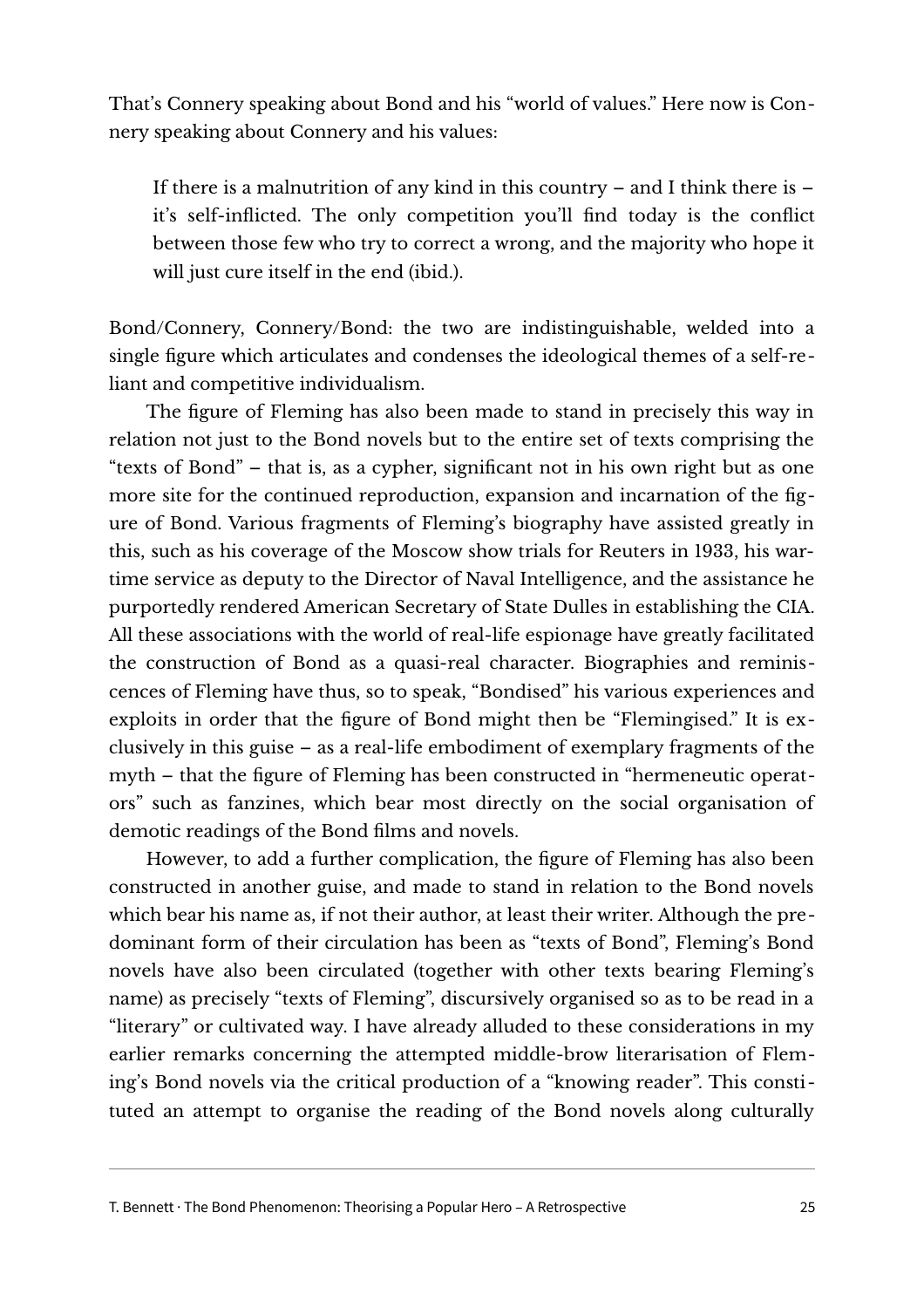stratified lines, to reproduce relations of cultural superiority or inferiority in the contrasting ways these were available to be read. The "knowing reader" was thus recruited as the subject of a reading in which pleasure was aestheticised; and the possession of cultural capital was confirmed in the superior vantage-point it afforded in relation to vulgar readings, which failed to see beneath the superficial violence, snobbery and sexuality of the novels to appreciate their redeeming literary qualities and mythic antecedents. However, the history of this literarisation of Fleming – contained mainly in the pages of the *Spectator*, the *London Magazine* and the like – is not merely a critical history. It is also a material history, and a history of classifications.

It is the latter in the sense that "writer" functions like "author" as a principle of classification and as a means of valuing texts. (A "writer" is what Fleming claimed to be, and this is how his name comes to be attached discursively by critics to those texts which bear it.) Yet "writer" functions differently from "author." How? How are life and work related to one another in the case of texts which circulate under the name of a writer rather than that of an author? Foucault argues that the way an author's name is discursively attached to a body of texts varies from one region of textual production (poetry) to another (philosophy). In the case of literary criticism, he attributes three effects to the functioning of the category of the author. "The author", he argues, "explains the presence of certain events within a text, as well as their transformations, distortions, and their various modifications (and this through an author's biography or by reference to his particular point of view, in the analysis of his social preferences and his position within a class or by delineating his fundamental objectives)" (1979, 22). This is precisely how Pearson constructs the relationship between the life of Fleming and Fleming's Bond novels. The plots of the novels are construed as transformations of Fleming's real-life experiences, which are in turn construed as the raw materials of the novels, such as his visit to a health clinic, his journey from New York to Florida by the Silver Meteor (*Thunderball*), his trip to the races at Saratoga (*Diamonds Are Forever*), and his visit to the bird colony of Inagua (*Dr. No*). Similarly, Pearson also construes Bond as an emanation of Fleming: Bond's background is also Fleming's background; Bond's preferences (martini, sauce Bearnaise, scrambled eggs, Sea Island cotton shirts) are also Fleming's; Bond's accomplishments (golf, cards, underwater swimming) are also Fleming's, and so on.

The author, Foucault also argues, "is a particular source of expression who, in more or less finished forms, is manifested equally well, and with similar valid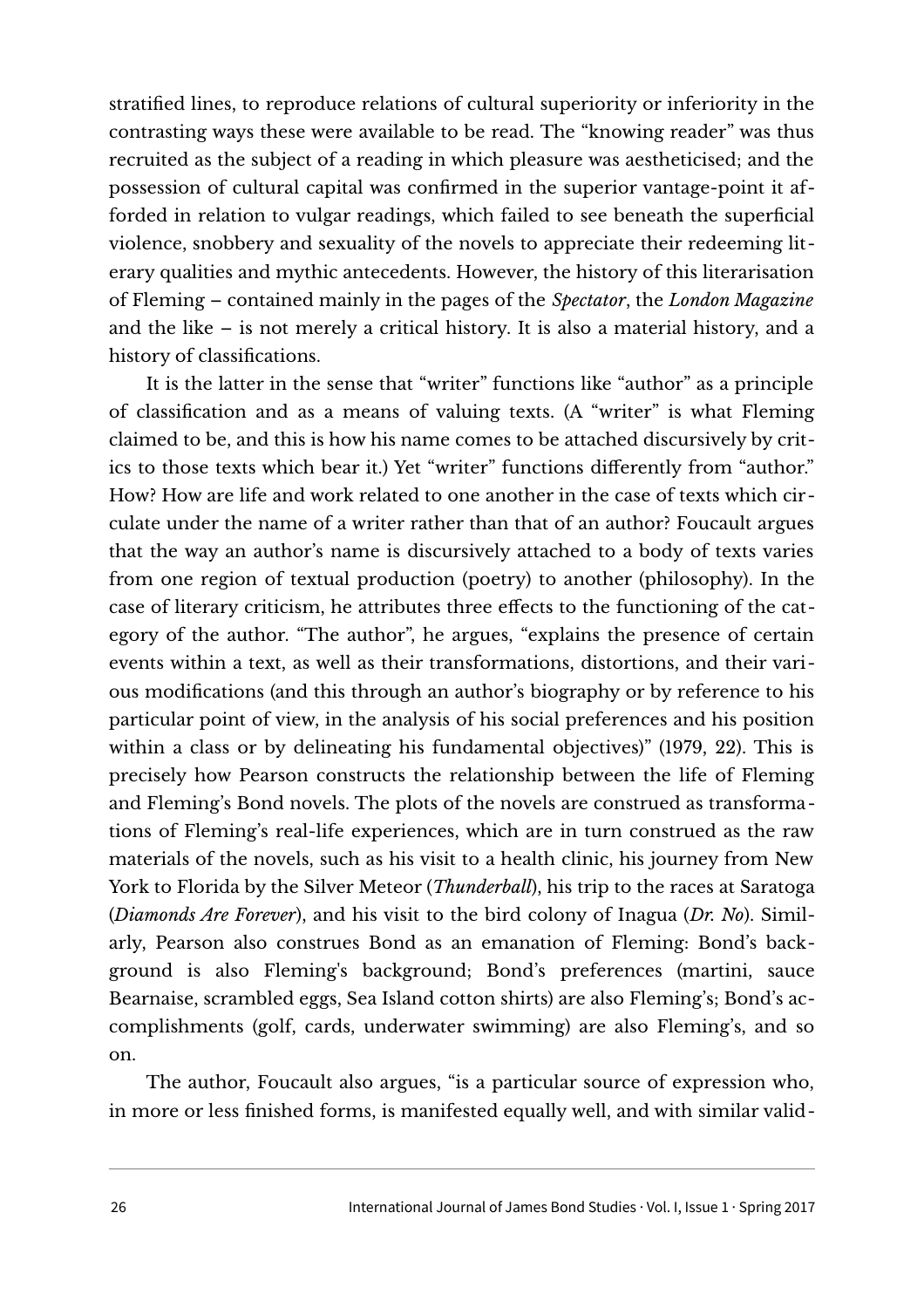ity, in a text, in letters, fragments, drafts, and so forth" (ibid.). David Cannadine has obliged us with precisely such a construction of Fleming, drawing into compositional unity his Bond novels, journalistic writings and non-fiction books in tracing the homologies between Bond's political and social views, especially on "the condition of England," and those directly expressed by Fleming in his other writings (1979, 46-55). Perhaps the most important effect Foucault attributes to the category of the author, however, is that of neutralising the contradictions in a series of texts. "Governing this function", he writes, "is the belief that there must be – at a particular level of an author's thought, of his conscious or unconscious desire – a point where contradictions are resolved, where the incompatible elements can be shown to relate to one another and to cohere around a fundamental and originating contradiction" (1979, 22). It is this aspect of the author function which has been lacking in the discursive construction of the relations between Fleming and the texts bearing his name. And it is in this disparity that we can see that the author/writer distinction does not merely distinguish the valuable from the non-valuable text; it also effects a differential distribution of critical procedures between the two. Where the name of the writer does not function as that of an author, it is a sign that what is lacking is the hermeneutic demand for unity or consistency of meaning. Biographical criticism accordingly articulates the relations between life and work differently in the two cases. Life, work and meaning are tied into an indissoluble unity in the case of the author – the whole life, the whole work and a whole meaning. But in the case of the writer, life is connected to work only associatively, via homology at the level of their respective parts, and there is no attempt to knit the two together as unities.

There's another difference, too. I have argued elsewhere that criticism, in order to value a text, must also value the life of its author: "a text that is valuable for life should be seen as the product of a valuable life." (1981, 160). Where it is a question of a writer rather than an author, the principle may operate in reverse. Here, as sign and justification of their mutual lack of value, life may be tied to the work by the "bad side" only. In the case of Fleming criticism, the most noted example of this is David Holbrook's *The Masks of Hate* which, in deploring the Bond novels as dehumanising – as "gilded faeces" – in turn construes them as the product of a series of alleged psychological disorders in Fleming (1972, 138).

Finally, the circulation of the Bond novels as "texts of Fleming" is also in part a question of the material history of their publication. Close examination of this reveals, in the case of each novel, not a single text which can be privileged as the "original", but an incredible heterogeneity of texts, each inscribed in different so-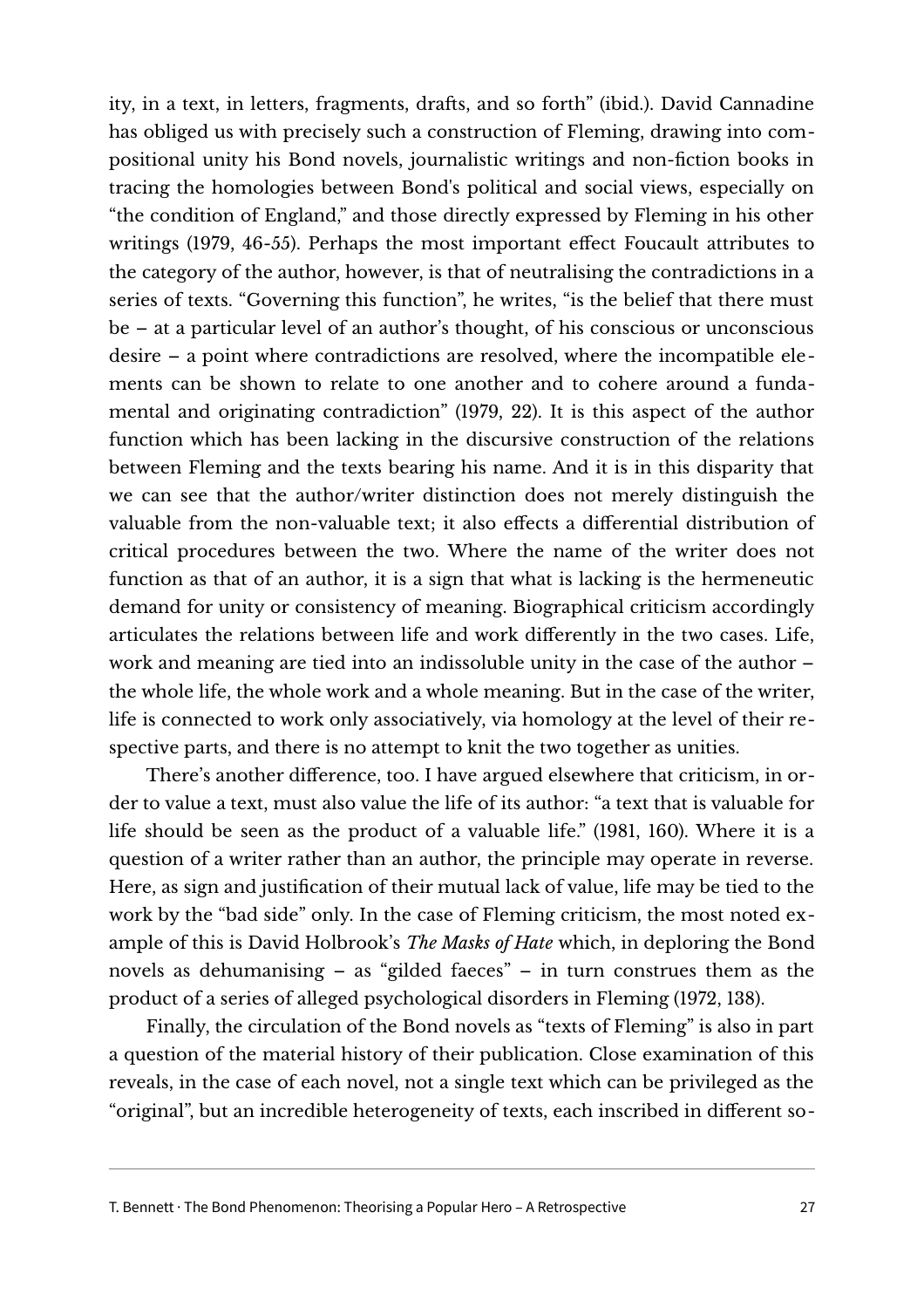cial and ideological relations of reading by different publishing apparatuses. Such considerations are of considerable importance, even though usually they are totally neglected in most schools of criticism. In its fetishistic concern with "the text" in some pure and limiting condition of "in-itselfness", most criticism treats the variant material forms in which texts are reproduced as inconsequential and mere containers for "the text" which is the critic's concern. Yet only intellectuals read "texts." Most people read books, and books are different even when they appear to be the same (because they have the same title, and bear the name of the same author). Depending on their material form and the context in which we encounter them – a railway bookstall, say, as against a specialist bookstore – books reach us, to a degree, predigested: they make the text they contain available to be read in certain ways, and pass it on to us as (in part) already read, already humming with meanings. It is this aspect of the author function which has been lacking in the discursive construction of the relations between Fleming and the texts bearing his name.

I have already referred to these considerations in my earlier comments on sleeve design. By contrast with the sleeves for the first edition hardback imprints of the Bond novels, which had literary associations, the design on the paperback editions printed in the late 1970s consisted of one or more exotically but scantily clothed women placed beside or astride a large golden gun. In thereby cueing, as their central concern, the subordination of women to the regime of the phallus, such covers culturally activated the novels in a specific way, bringing them more into line with the primary sphere of ideological action in which the figure of Bond was inscribed by publicity posters for the films of the period. Anthologies and serialisations bear witness to a number of more specific and localised inscriptions of the Bond novels. These (or parts of them) have been anthologised in collections of spy stories, gambling stories, golf stories, card stories, tales of erotica, travel stories and crime stories. This suggests that, outside the academy, the categories in relation to which reading is defined are more fluid and varied than the genre divisions posited by literary theory. Of the many serialisations of the Bond novels, those which appeared in *Playboy* are the most relevant to our current concerns as forming part of an attempt both to aestheticise and intellectualise the Bond novels. Each of the serialisations was accompanied by reproductions of oil paintings depicting scenes from the novels; these were specially commissioned for the occasion and were signed by the artist. *Playboy* also attempted to install Fleming, via a series of interviews and articles by him, in a position of some importance in the magazine's pantheon of modern intellectuals by estab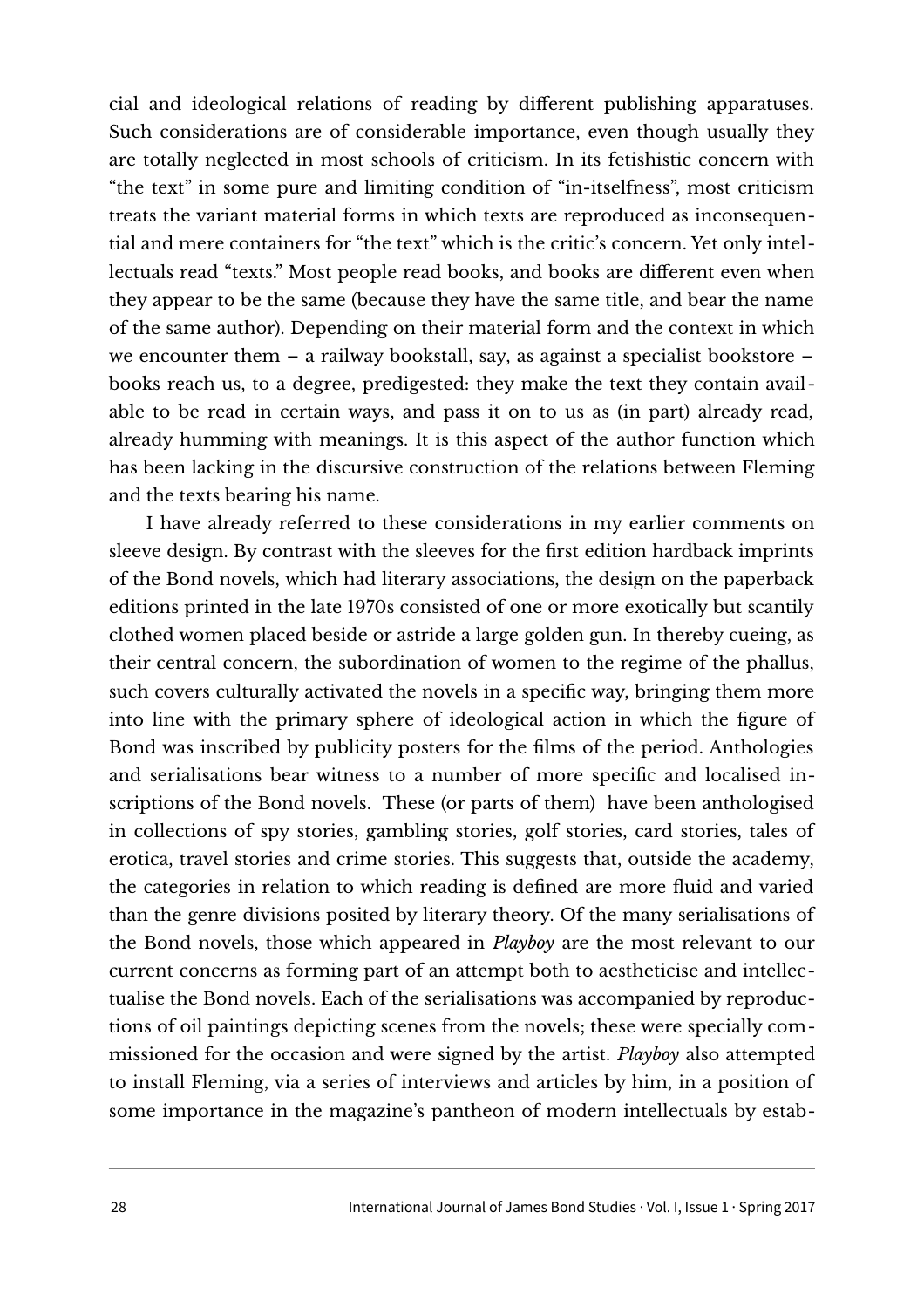lishing him as an author of a body of works of implied literary merit. It should be added that these serialisations, articles and interviews were usually accompanied by photo-essays of "The Nudest Miss Bond" type, their predominant function thus being to serve as an aesthetic and intellectual "pre-text" for *Playboy*'s monthly diet of male voyeurism.

### **ANALYSING THE BOND PHENOMENON**

My purpose in this article has been to define the Bond phenomenon, and in doing so to query the supposition that it might be studied principally by means of a textual analysis of the Bond novels and films, and by regarding other texts (reviews, interviews, fanzines and the rest) only as supplementary evidence to be cited in support of the analysis of the "primary" texts. The nature of the Bond phenomenon resists the terms of theorisation suggested by any such distinction between "primary" and "secondary", in so far as the relative cultural weight and role of the texts of Bond have varied in the different moments of Bond's career as a popular hero, and within different social and ideological relations of reading. This does not merely require us to include in the analysis a wider range of texts than those which are usually constituted as the focus of critical attention; it also has implications for the way in which each of these texts should be approached.

These can best be formulated in terms of the consequences of the functioning of a popular hero as a principle of textual classification. The interest of the Bond phenomenon is that it provides a peculiarly telling instance of the problems involved in theorising the connections between texts and social processes. It is clear, however, that such connections are not made once and for all time. On the contrary, the various texts of Bond have been connected to, disconnected from and reconnected to diverse spheres of ideological, social, political and cultural concern; and this has happened in accordance with shifts in the functioning of the figure of Bond, which they have constructed compositely in different moments of the Bond phenomenon. Given that their sphere of cultural action has been constituted and reconstituted incessantly in relation to a mobile point of reference, it is not possible to locate a fixed context which might stabilise their signifying functioning, that is, their meaning in history. The different moments of Bond testify to the insertion of the Bond novels within kaleidoscopically shifting relations of intertextuality, as well as to pronounced changes in the "hermeneutic operators" brought to bear on them. In view of this, if we are to net analytically the variable cultural and ideological business that has been conducted around, by, and through these novels, it would be singularly unhelpful to take as

T. Bennett · The Bond Phenomenon: Theorising a Popular Hero – A Retrospective 29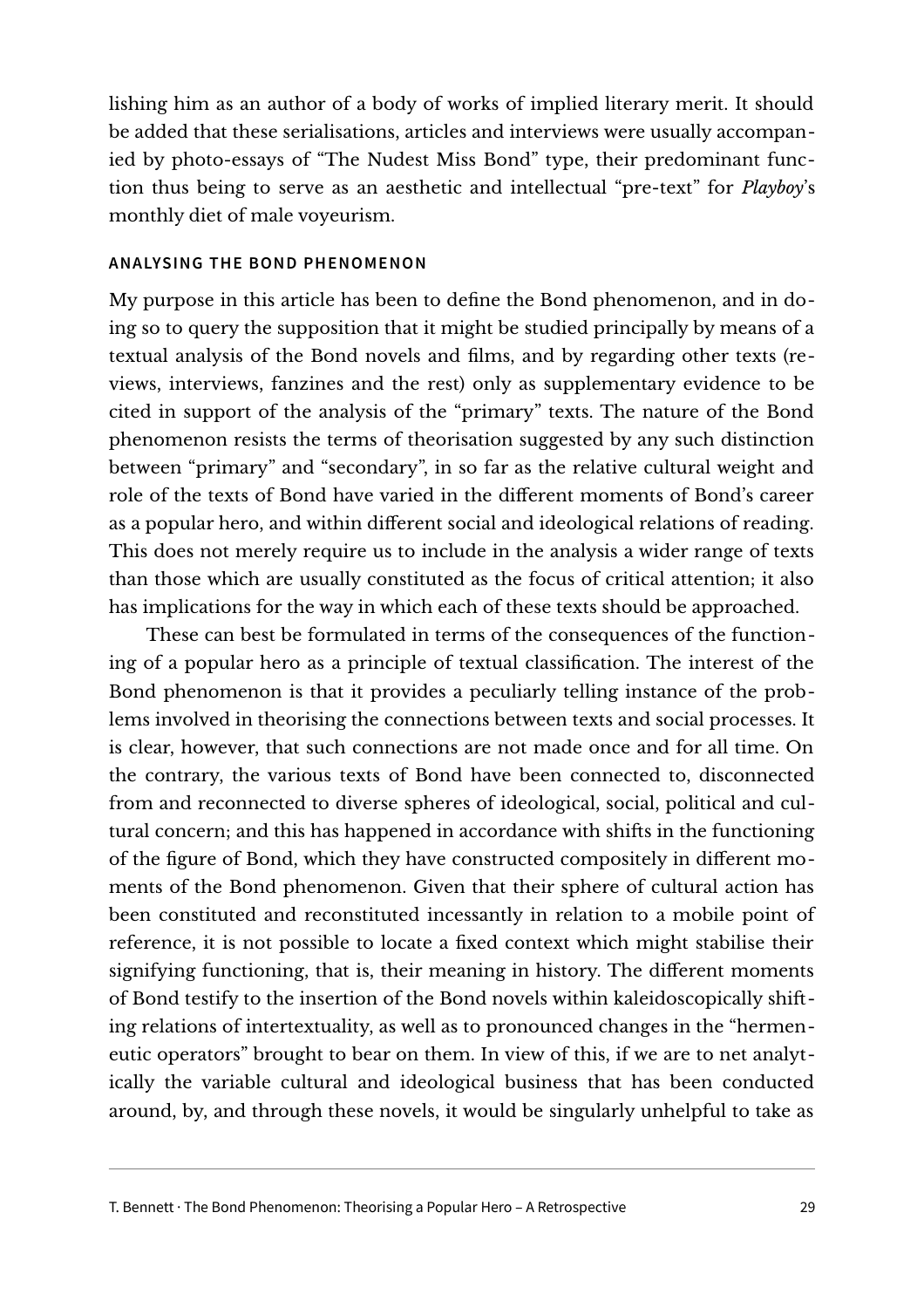the point of departure for analysis either the novels as given (the texts on one's desk, so to speak), or the novels as constituted in a supposedly originating exchange between Fleming and his contemporary cultivated public. Rather, it is necessary to take account, at every stage in the analysis, of the intertextual relations through which the actual reading and specific social uses of the novels have been modulated. This, in turn, entails construing such intertextual relations not as secondary phenomena, but as determinations which actively press in upon and powerfully reorganise the specific texts which fall within their orbit of activity.

This is not to suggest that the case of Bond is unique and requires the use of uniquely specific methods and procedures. On the contrary, its value is the strategic one of calling into question the usually unproblematic, author-based principles of textual classification which form the mainstay of most critical practice – the means by which texts are abstracted from the history of their rereading and rewriting, and fixed to the stabilised context constituted by the moment of their origin. The case of Bond is of considerable interest not only in itself but also because it throws into relief the problems – rapidly accumulating in recent debates – concerning the status of "the text" and the sort of ontological status it is to be conceived of as having within the critical enterprise.

The view of the text as a discrete unit of meaning which is pre-given to criticism and requires to be investigated "on its own terms" has been criticised most tellingly, perhaps, by Jacques Derrida. According to Derrida, writing (by virtue of its very constitution as writing – that is, as material notations iterable from one context to another) necessarily exceeds the model of a closed cycle of communication which is necessary to constitute a given text as "having a meaning". The iterability of the written mark – or by extension, any other material notation – liberates the text from any possible enclosing context, whether it is the context of the original moment of writing and/or reception favoured by historical criticism, or the semiotic context of the code (to the extent that it can be detached from the chain of significations in which it is originally inserted, and its meaning modified "by inscribing it or grafting it into other chains") (1977, 182). This is precisely what has happened with the various texts of Bond. Where Derrida is slightly misleading, however, is in suggesting that texts are "free-floating" travellers, wandering hither and thither in the intertextual of their own volition. What should be stressed is not so much their "iterability" as their "inscribability" – their ability to be written into a potentially infinite variety of signifying contexts as a result of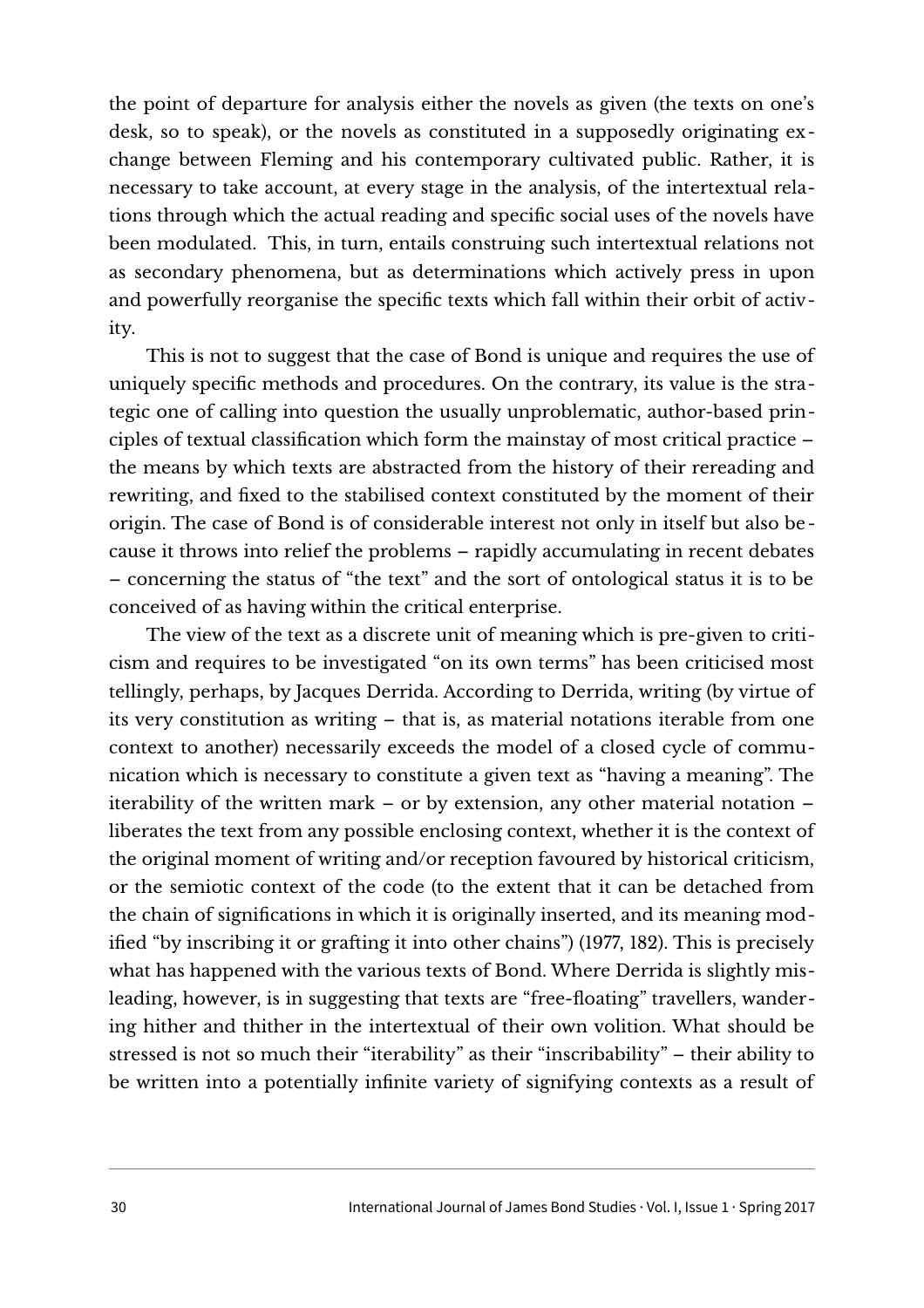changes in the discursive and classificatory practices of a wide range of cultural and ideological institutions.

Related problems have been raised by developments in the study of the audience, though more so in the case of film and television than literature, where theorisation of the processes of reading has rarely advanced beyond investigation of the position of the "implied reader" produced by the operation of the modes of address at work within specific texts. Once the question of variable reader/ viewer response is introduced, however, the issues, as Stephen Heath has noted, are too often reduced to a choice between two abstract and polar extremes:

Debate around particular films often stumbles over the issue of effectivity, 'the real effect of a film', deadlocks on notions of – on a choice between – either 'the text itself', its meaning 'in it', or else the text as non-existent other than 'outside itself', in the various responses it derives from any individual or audience; the text 'closed' or 'open'. The terms are weak on both sides: to hold that a given text is 'different for everybody' is as much the end of any consequent political analysis and practice as to hold that it is 'the same for everybody'; the implication of the latter is the possibility of a definitive analysis able to determine the use-value of a film in abstraction from the actual historical situation of its use; that of the former is a malleable transparency of the particular film to the determinations of the particular individual or audience, thus removing in the end all real basis for supporting through political-cultural analysis any film or films against any other or others (1978, 104-05).

What Heath recommends is not an easy synthesis of some "middle path" between these extremes, but to displace the terrain of their opposition:

The reading of a film is neither constrained absolutely nor free absolutely but historical, that history including the determinations of the institution cinema, the conditions of the production of meanings, of specific terms of address in films, a film. The property of a film is not yours or mine, whether makers or spectators, nor its; it is in a number of instances of relations across the film's pre-construction, passage and construction that engage the spectator-subject in a multiplicity of levels of reading, reception, response (105).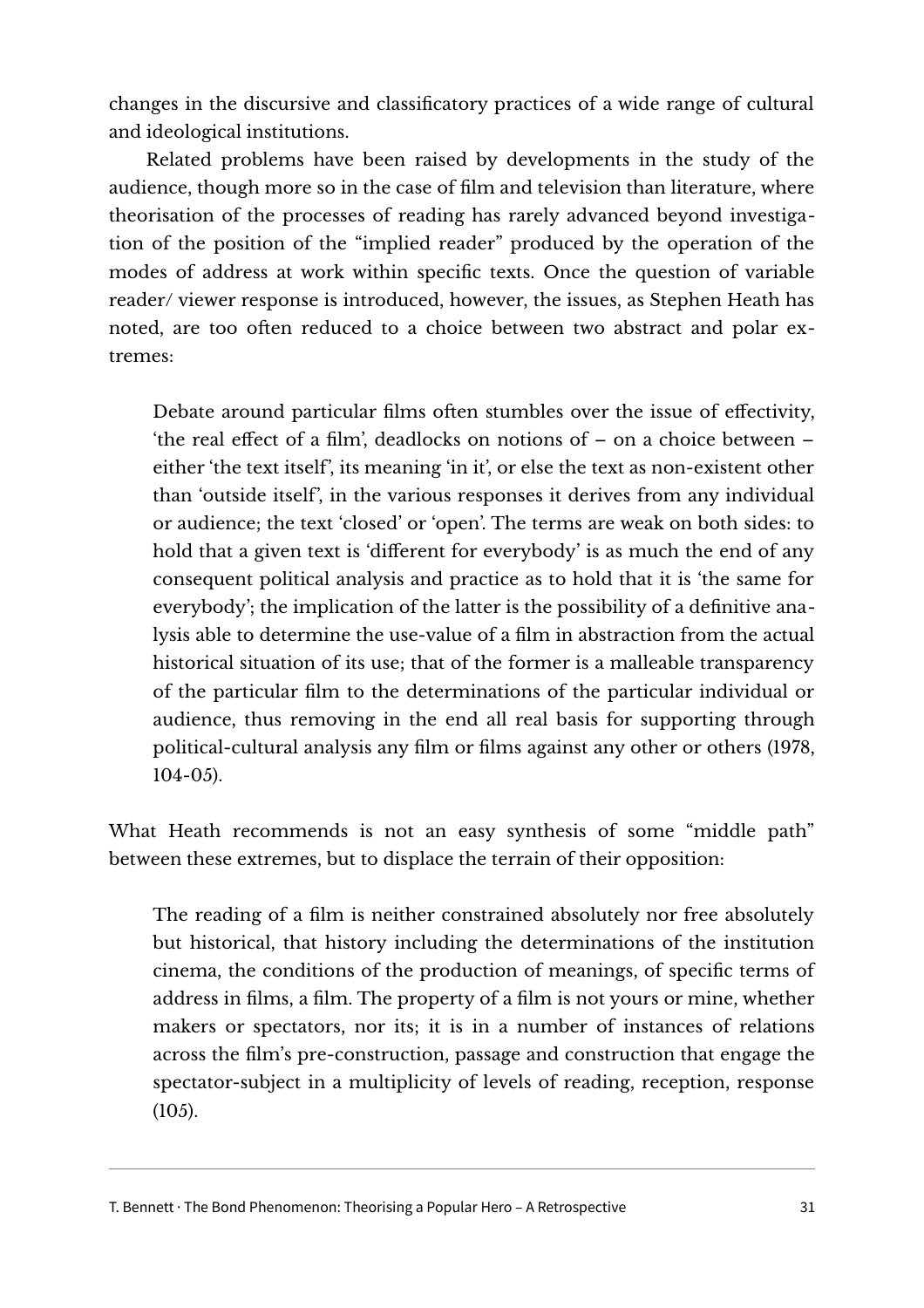That's a helpful formulation of the problem in that it focuses attention not just on the text or the audience, but on the mesh of variable historical determinations which mediate between and connect the two in differing and particular social and ideological relations of reading/viewing. The limitation of most audience-research to date, however, has been its tendency to theorise these processes one-sidedly in locating the reader/viewer (but not the text) within this matrix of conditioning relationships. Broadly speaking, attention has focused on two considerations and the relations between them: the part played by the ideological discourses which mediate between text and reader in inflecting the way that text is perceived and read; and the part played by the individual's location (in class, gender, racial and national relations) in conditioning his/ her access or exposure to different ideological discourses. David Morley has combined these two concerns productively in his study of the audience for the television programme *Nationwide*, where he argues that the question of reading "is always a question of how social position plus particular discourse positions produce specific readings; readings which are structured because the structure of access to different discourses is determined by social position" (1980, 134).

The advantages of this approach are considerable. It enables individual readings to be patterned into identifiable clusters whose distinguishing features are explained by the operation of both cultural (discursive) and structural (social positional) factors. Its most crucial shortcoming, however, is that it leaves the virtual identity of the text intact. Readings may vary but they are still construed, when all is said and done, as readings of the same text. In the case of a programme like *Nationwide* (the life of which is ordinarily limited to a single transmission) this assumption may be justified. But in the case of texts which have a longer life, and which are available to be read and reread in different contexts, account must be taken also of the cultural operators which bear directly on those texts and preorientate their reading by culturally activating them in particular ways. In such cases, it is necessary to take account of the cultural operators which, bearing on texts and readers alike, modulate the exchange between them; and to construe reading/viewing as processes which take place between culturally operated readers and culturally operated texts.

Space does not permit a detailed elaboration of the implications of this view for studying "the texts of Bond". Nevertheless, some indications can be given. Reading Bond is not and cannot be a question of simply reading the films and novels conceived of as self-contained texts available to be read "on their own terms". Nor is it a question of producing readings of the Bond novels and films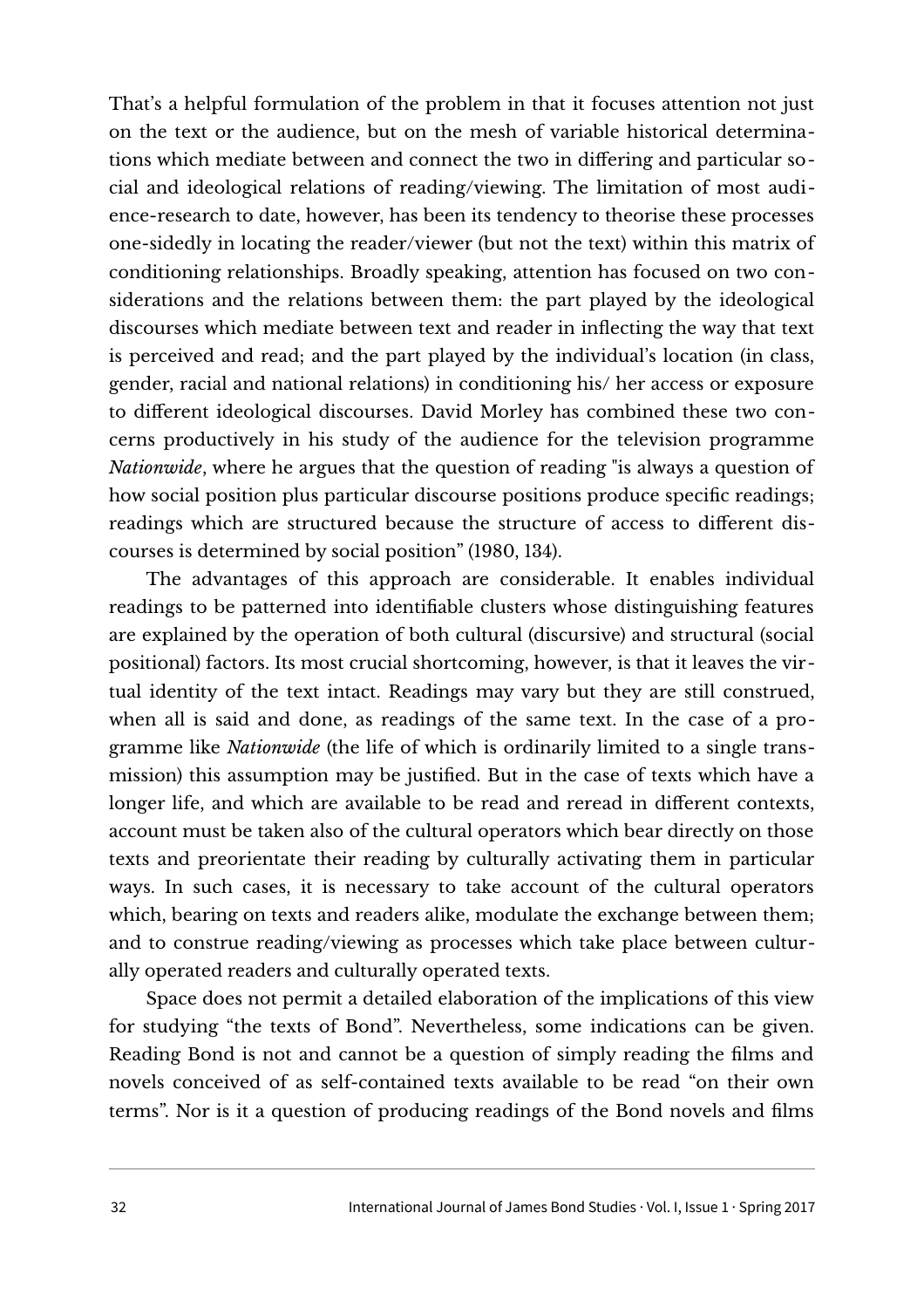that one would wish to defend as "more correct" than other readings. What is aimed at is a reading which "hovers" mid-way between the novels and the films and those other texts of Bond which, in various ways and various moments, have reorganised the field of intertextual relations within which they have been culturally active. Our aim would be to net analytically not "the meaning of the Bond novels and films" but the spheres of meaning in which they have been floated as a result of the different regions of cultural and ideological action to which they have been yoked by virtue of the changing orders of intertextuality in which they have been inscribed. Put another way, it would be a question of reading the novels and films so as to make them hum and reverberate with the full range of the ideological and cultural traffic that has been conducted around them in British popular culture.

This could be done only by introducing a radical hesitancy into the analysis, such that the novels (whilst provisionally focused as the objects of analysis) would also be dissolved simultaneously as possible objects of analysis. They would be dissolved in the sense that, before they could be frozen as fixed points in the analysis, they would be dispersed incessantly into the shifting orders of intertextuality which have regulated the real history of their cultural activation. Such an approach to the Bond novels and films would be one which would cancel itself out in advance as a reading of the novels and films as such. In my view, this would be quite appropriate – not only for the enterprise I have been outlining here, but also for any endeavour to open and interrogate the diverse, complex and always unfinished history of the signifying functioning of textual phenomena in society.

#### **REFERENCES**

*007, James Bond in Focus.* 1974. London: Glidrose Productions and Mervyn Bruce. Amis, Kingsley. 1965. *The James Bond Dossier.* London: Cape.

- "An Interview with Pierre Macherey." 1977. trans. and ed. Colin Mercer and Jean Radford, *Red Letters*, 5: 7.
- "An Interview with Sean Connery." 1965. *Playboy* 13 (November 1965): 76.

Barthes, Roland. 1972. *Mythologies.* trans. by Anisette Lavers. London: Cape.

Bennett, Tony. 1981. "Marxism and Popular Fiction." *Literature and History*, 7(2): 138-65.

Bergonzi, Bernard. 1958. "The Case of Mr. Fleming." *The Twentieth Century* 163: 220-28.

Cameron, Ian. 1962. "Movies on Show." *Spectator*, October 12: 20.